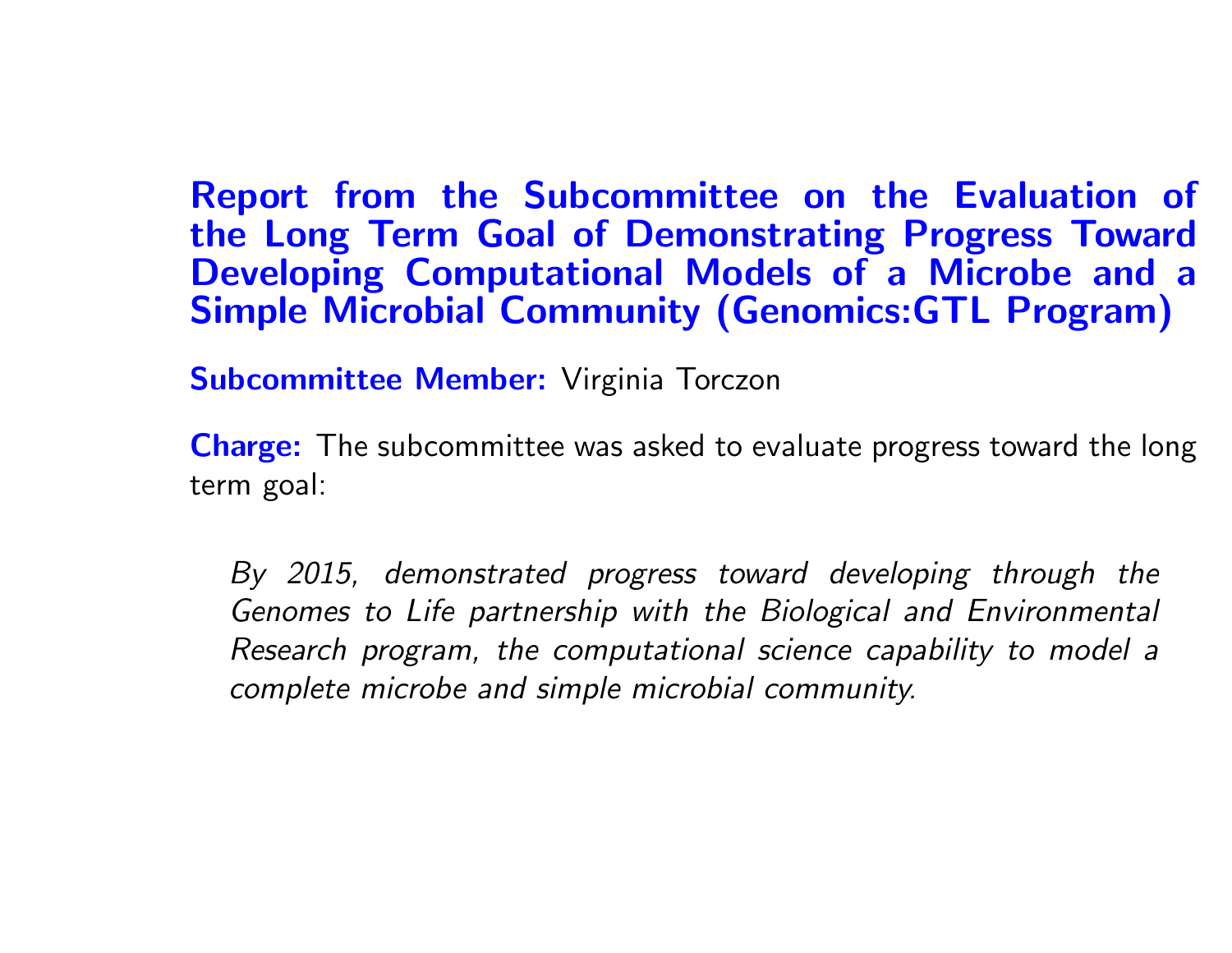## Outline:

- 1. Recap of the ASCR PART Long Term Measures.
- 2. Summary of ASCR activities in support of this goal:
	- Genomics:GTL awards through ASCR,
	- SciDAC Life Sciences, and
	- Institutes for the Advancement of Computational Biology Research & Education.
- 3. BERAC draft report and proposed changes to both the goal and the PART Long Term Measures.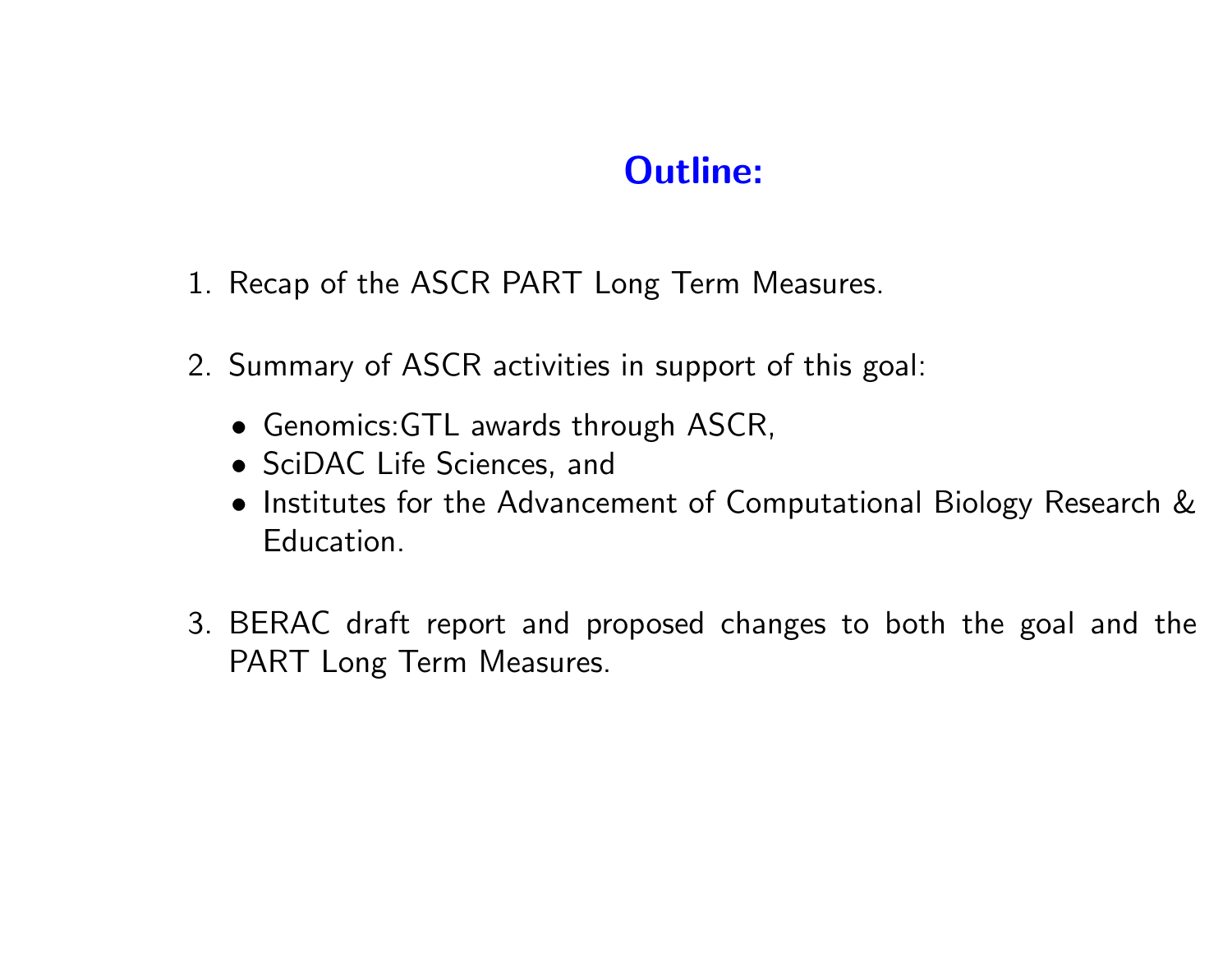### ASCR PART Long Term Measures for Genomics:GTL

- Definition of "Excellent"—In partnership with BER, develop <sup>a</sup> computational model that accurately describes the potential of <sup>a</sup> microbial community to clean up waste, sequester carbon, or produce hydrogen, validated experimentally by the use or reengineering of that community based on model predictions.
- Definition of "Good"—In partnership with BER, develop <sup>a</sup> computational model that accurately describes the potential of <sup>a</sup> microbial community to clean up waste, sequester carbon, or produce hydrogen, validated by its consistency with available data.
- Definition of "Fair"—In partnership with BER, develop <sup>a</sup> number of the components of a computational model that could accurately describe the potential of <sup>a</sup> microbial community to clean up waste, sequester carbon, or produce hydrogen.
- Definition of "Poor"—In partnership with BER, produce <sup>a</sup> modest output of computational research that could lead to the development of components of <sup>a</sup> model to describe the potential of microbial communities to clean up waste, sequester carbon, or produce hydrogen.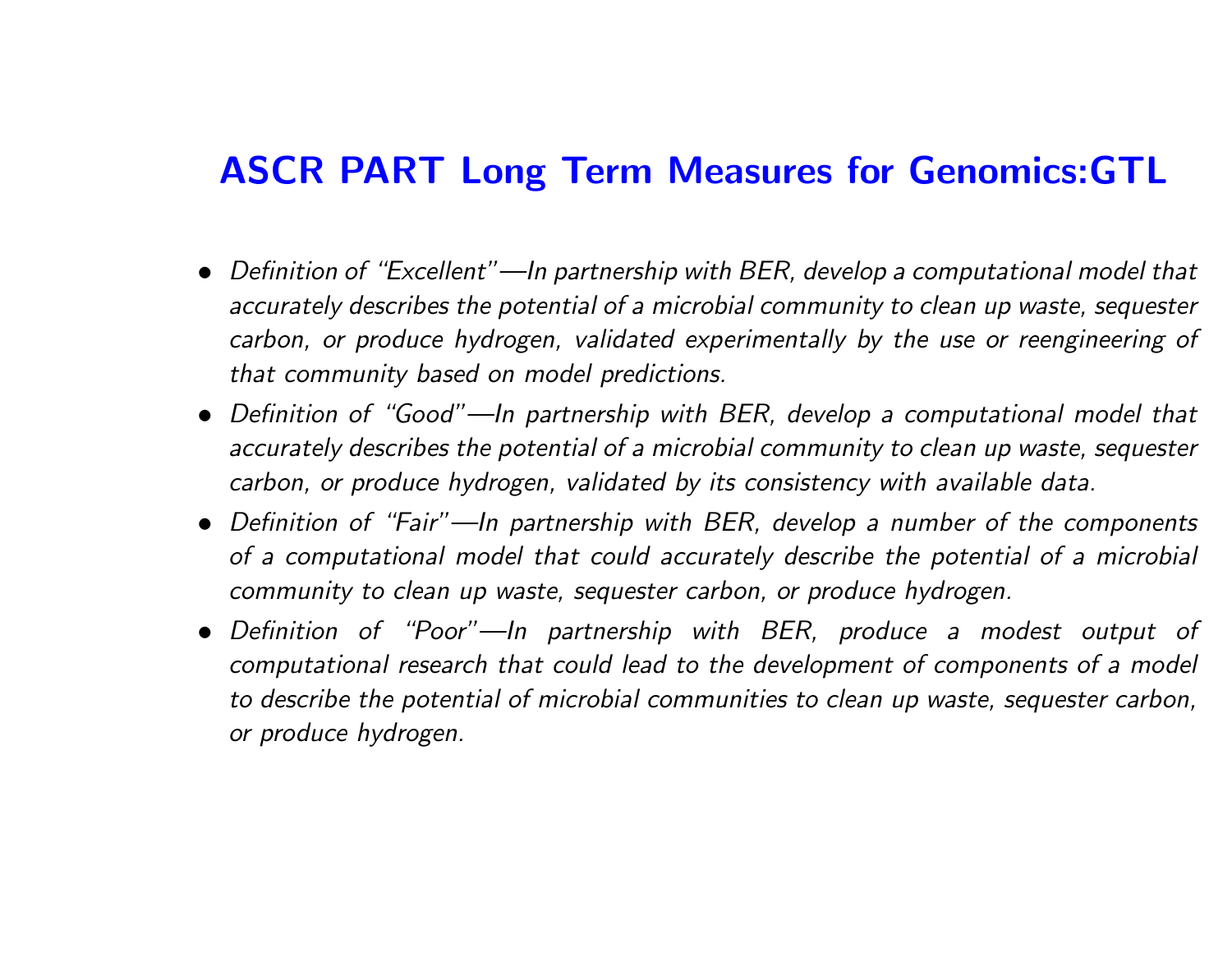### Proposals funded by ASCR through the GTL Program

• Carbon Sequestration in Synechococcus: From Molecular Machines to Hierarchical Modeling

Principal Investigators:

- G. Heffelfinger, Sandia National Laboratories
- A. Geist, Oak Ridge National Laboratory
- Development of Computational Tools for Analyzing and Redesigning Metabolic **Networks**

Principal Investigators:

C. Maranas, Penn State University

A. Burgard, Genomatica, Inc.

- Intercellular Genomics of Subsurface Microbial Colonies Principal Investigators:
	- P. Ortoleva, Indiana University
	- K. Tuncay, Indiana University
	- D. Gannon, Indiana University
	- C. Meile, University of Georgia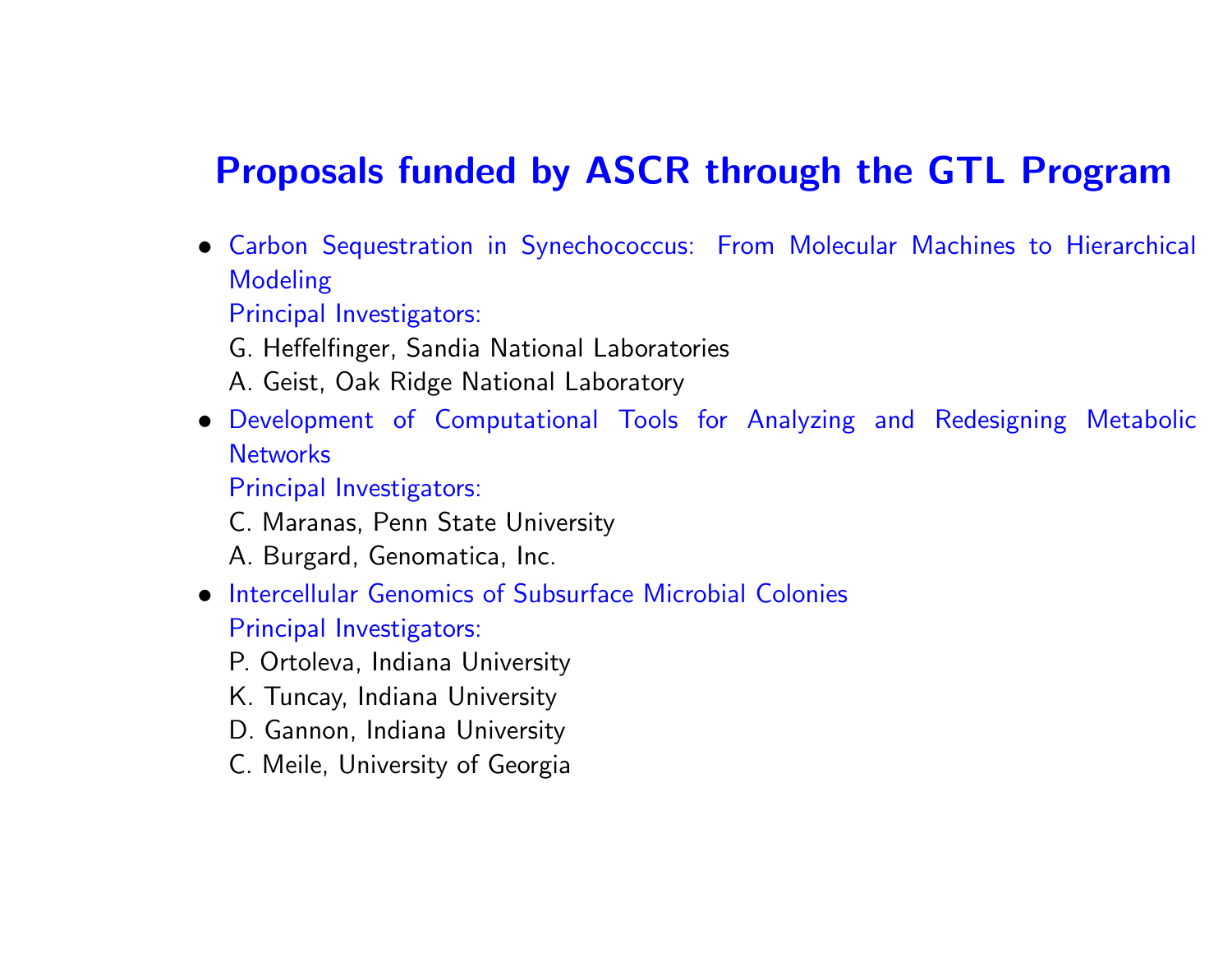### SciDAC Life Sciences

Putting Microbes to Work: Developing microbial communities to generate clean fuel sources and clean up environmental contaminants

DOE Program Managers

John Houghton Anil Deane DOE Office of Biological DOE Office of Advanced & Environmental Research

Scientific Computing Research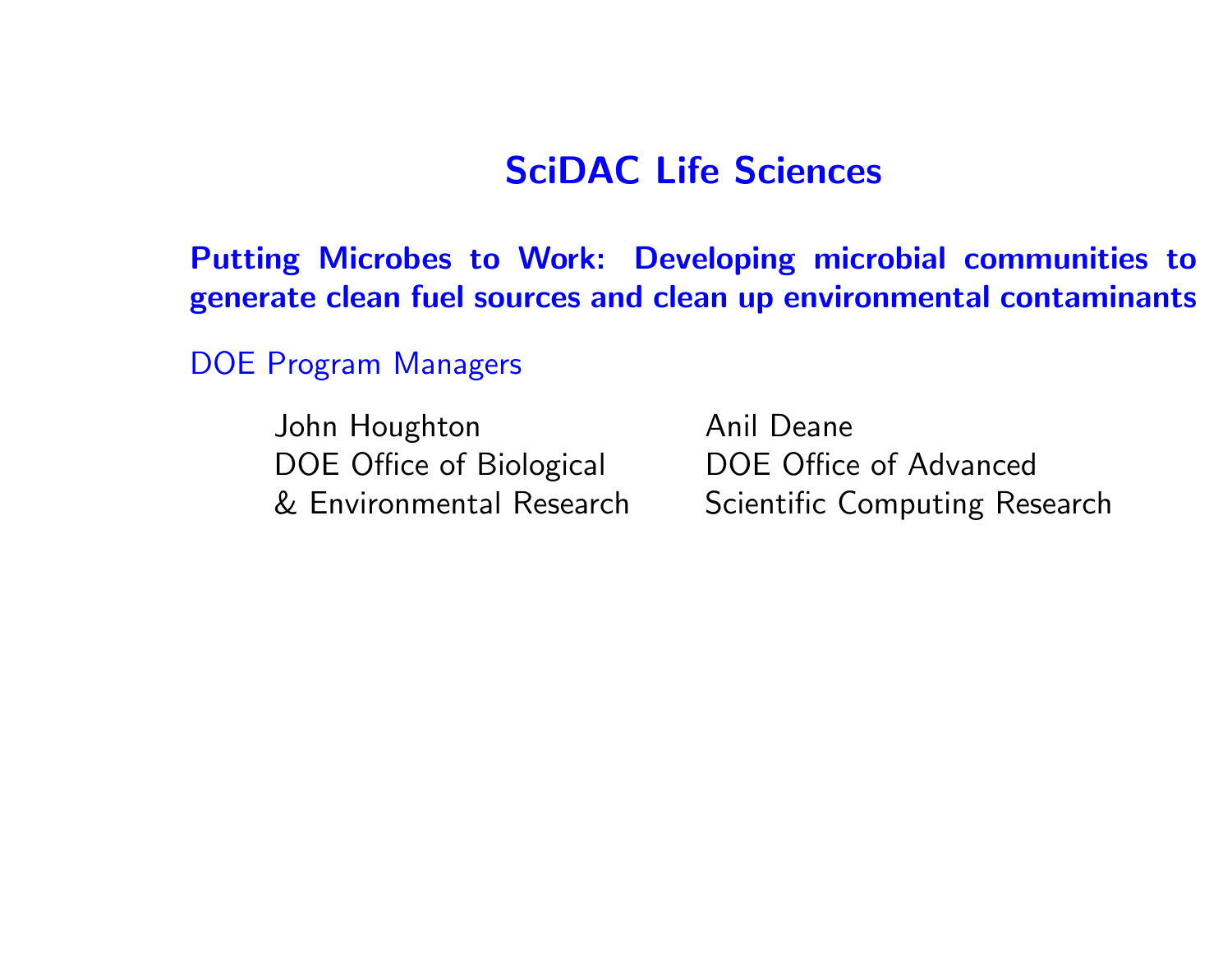## SciDAC Life Sciences: Putting Microbes to Work

The Department's missions in energy and environment have focused life science efforts on microbes and microbial communities that have the potential to generate hydrogen or ethanol or to sequester carbon dioxide or environmental contaminants.

This field is new to SciDAC and will focus on developing new methods for modeling complex biological systems, including molecular complexes, metabolic and signaling pathways, individual cells and, ultimately, interacting organisms and ecosystems.

Such systems act on time scales ranging from microseconds to thousands of years and the systems must couple to huge databases created by an ever-increasing number of high-throughput experiments.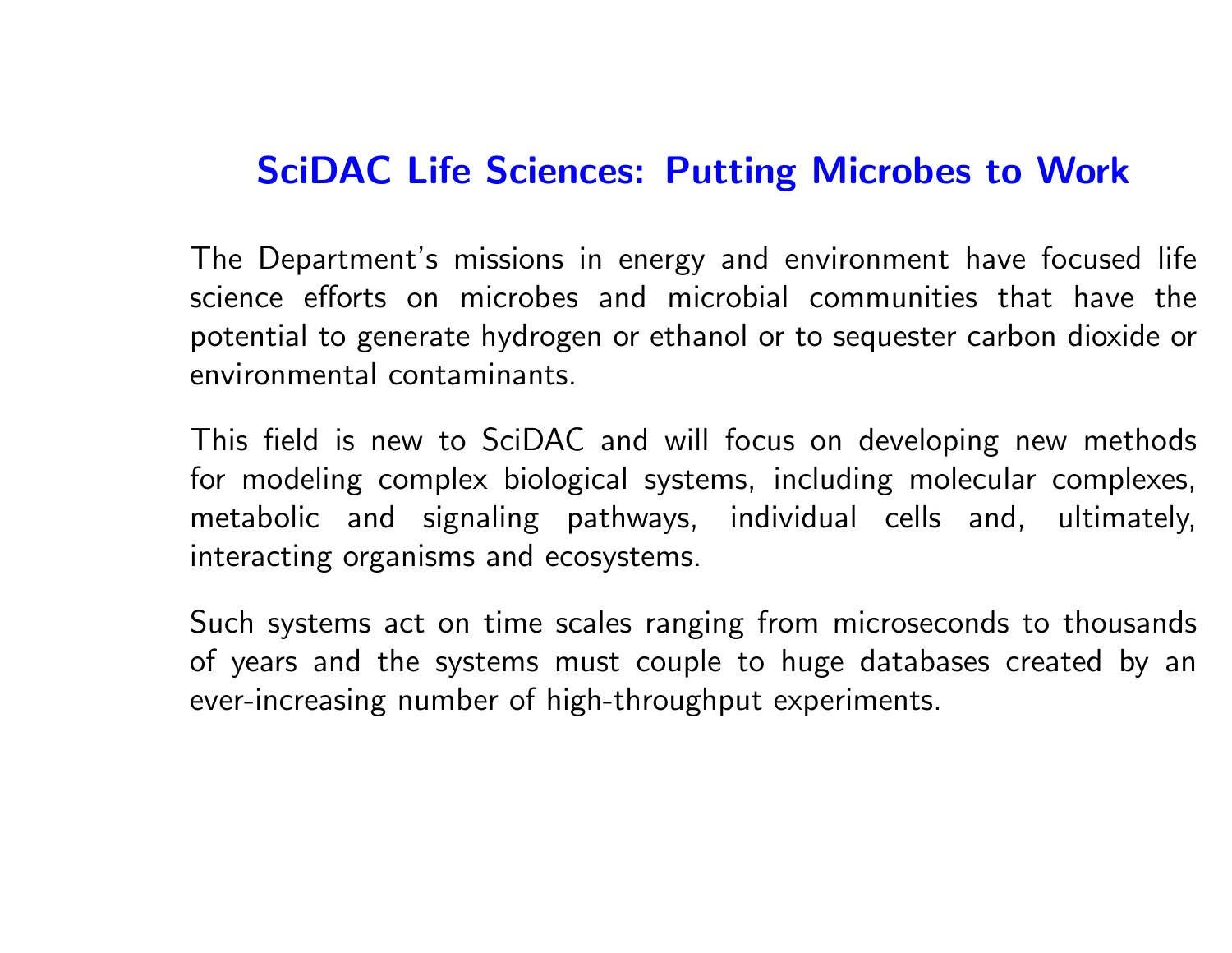# SciDAC Life Sciences Research Projects Announced in September 2006

Predicting the Function of Proteins for Newly Sequenced Organisms Algorithms and engineering for gene function annotation for Joint Genome Institute genomes

**Principal Investigator:** Steven E. Brenner Lawrence Berkeley National Laboratory

Green Energy: Advancing Bio-hydrogen

Developing <sup>a</sup> model of metabolism linked to H2 production in green algae

**Principal Investigator:** Michael Seibert National Renewable Energy Laboratory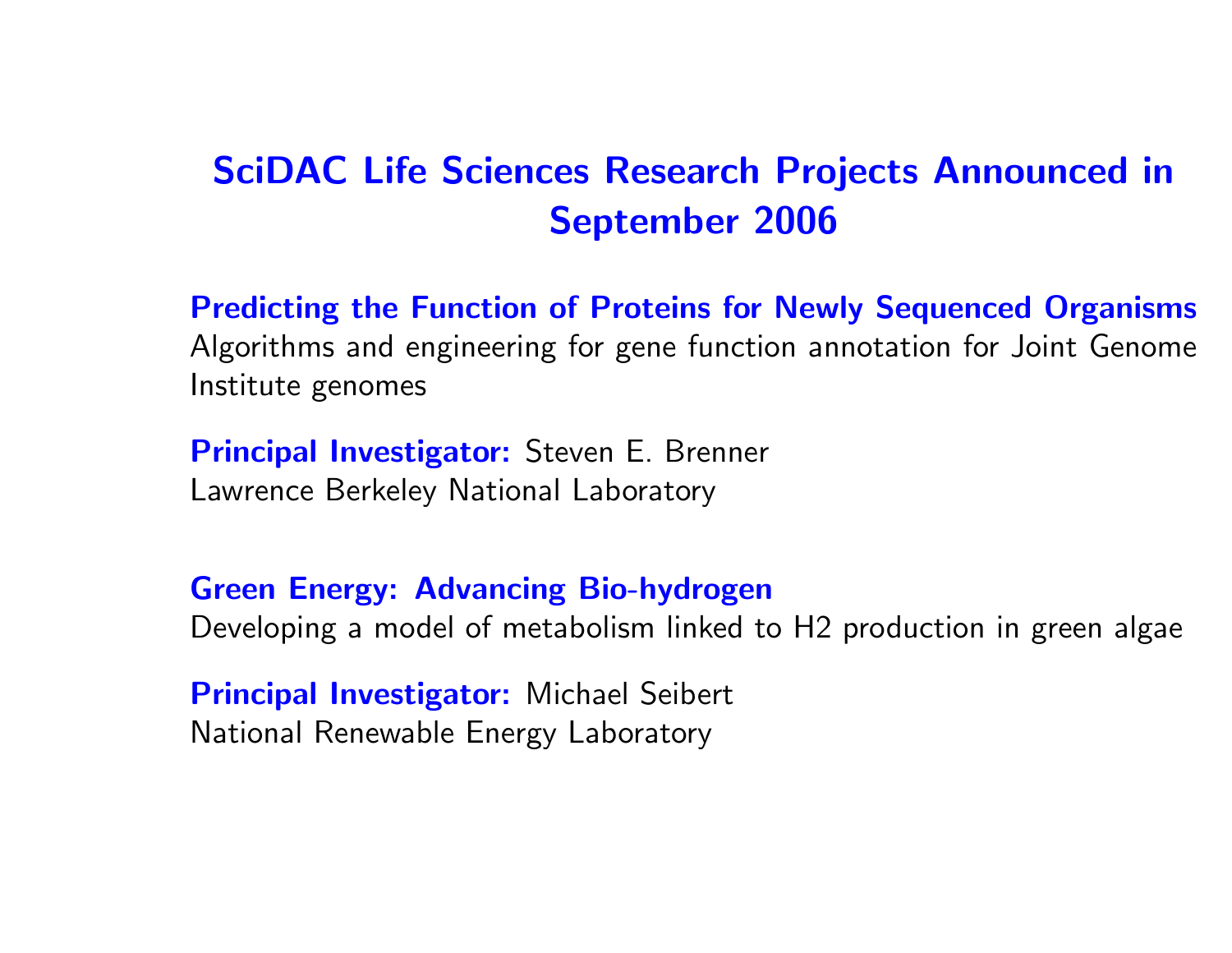# DOE Institutes for the Advancement of Computational Biology Research & Education

The Office of Advanced Scientific Computing Research of the Office of Science, U.S. Department of Energy, has created three institutes for the advancement of computational biology research and education, in support of the ASCR computational biology program, the ASCR-BER DOE Genomics:GTL program, and the broader Office of Science research programs.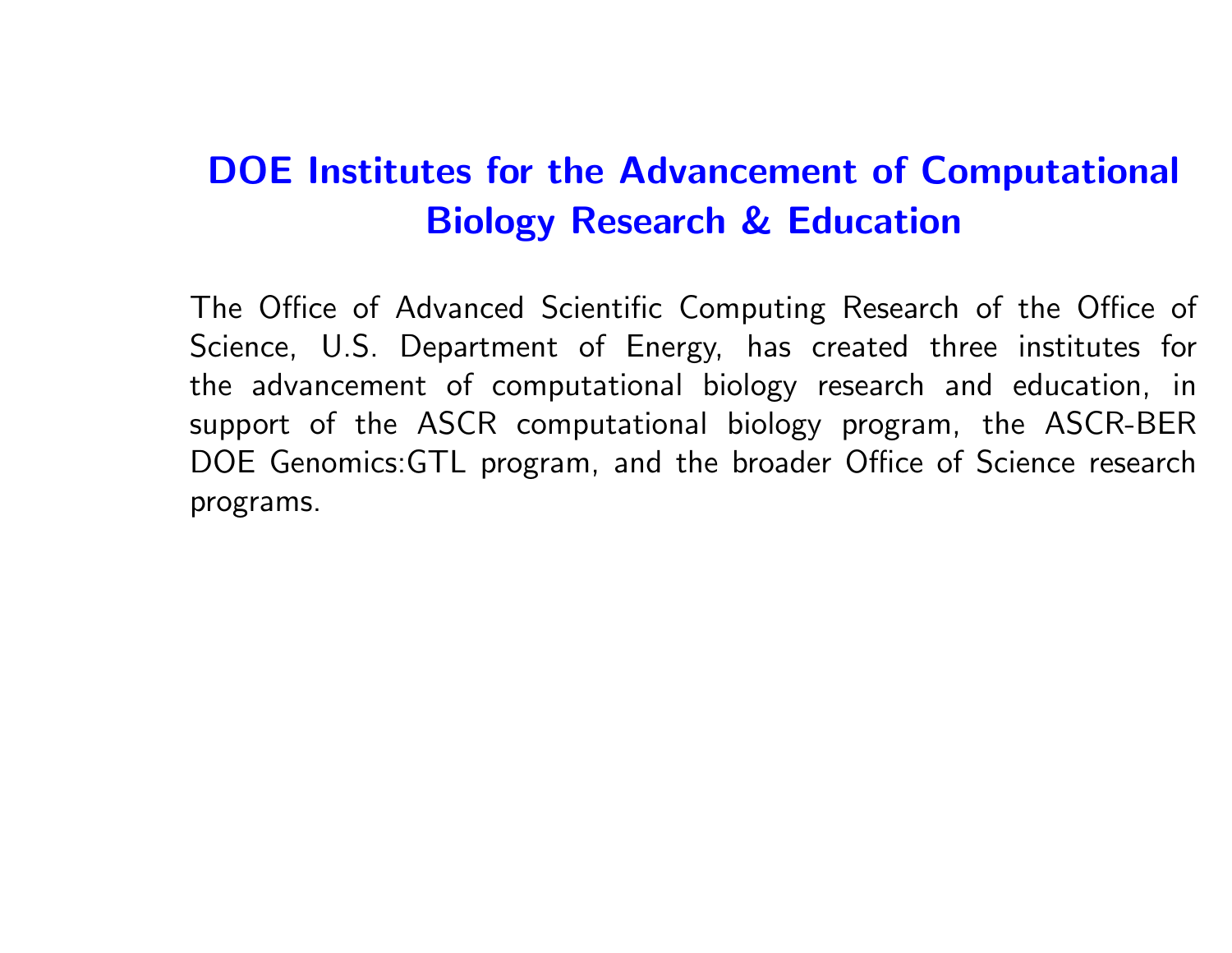# DOE Institutes for the Advancement of Computational Biology Research & Education

The institutes support the advancement of computational biology research as an intellectual pursuit and provide innovative approaches to educating biologists as computational scientists.

The institutes focus on advancing computational biology research and education as counterbalancing and complementary activities to experimental biology.

The institutes utilize interdisciplinary teams of researchers, drawn from the physical and life sciences, computational mathematics and computer science. Two of the institutes are collaboratory efforts between universities and national laboratories.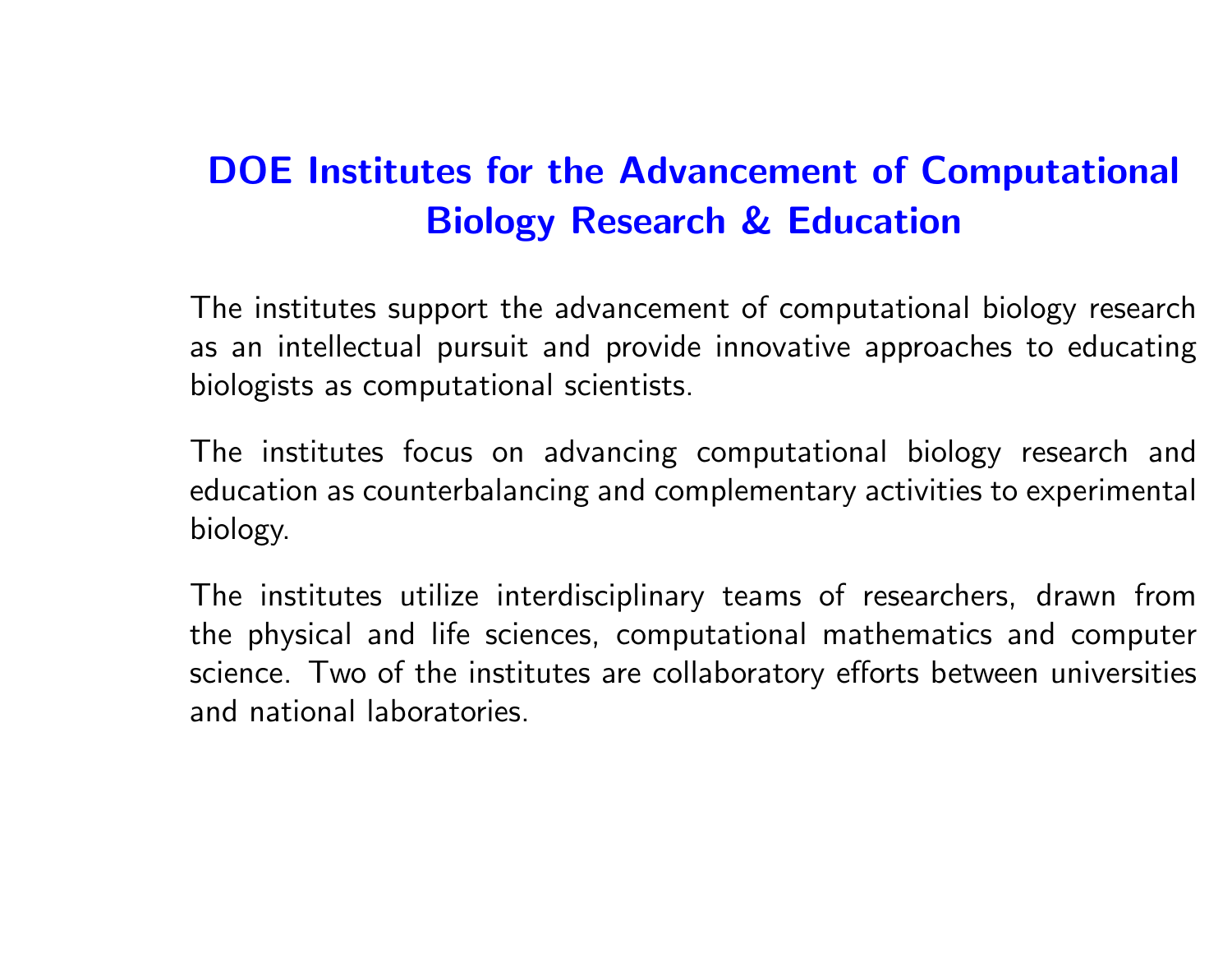# DOE Institutes for the Advancement of Computational Biology Research & Education

The three institutes are

- Institute for Multi-Scale Modeling of Biological Interactions Johns Hopkins University
- Center for Computational Biology University of California, Merced
- BACTER (Bringing Advanced Computational Resources To Environmental Research) Institute University of Wisconsin, Madison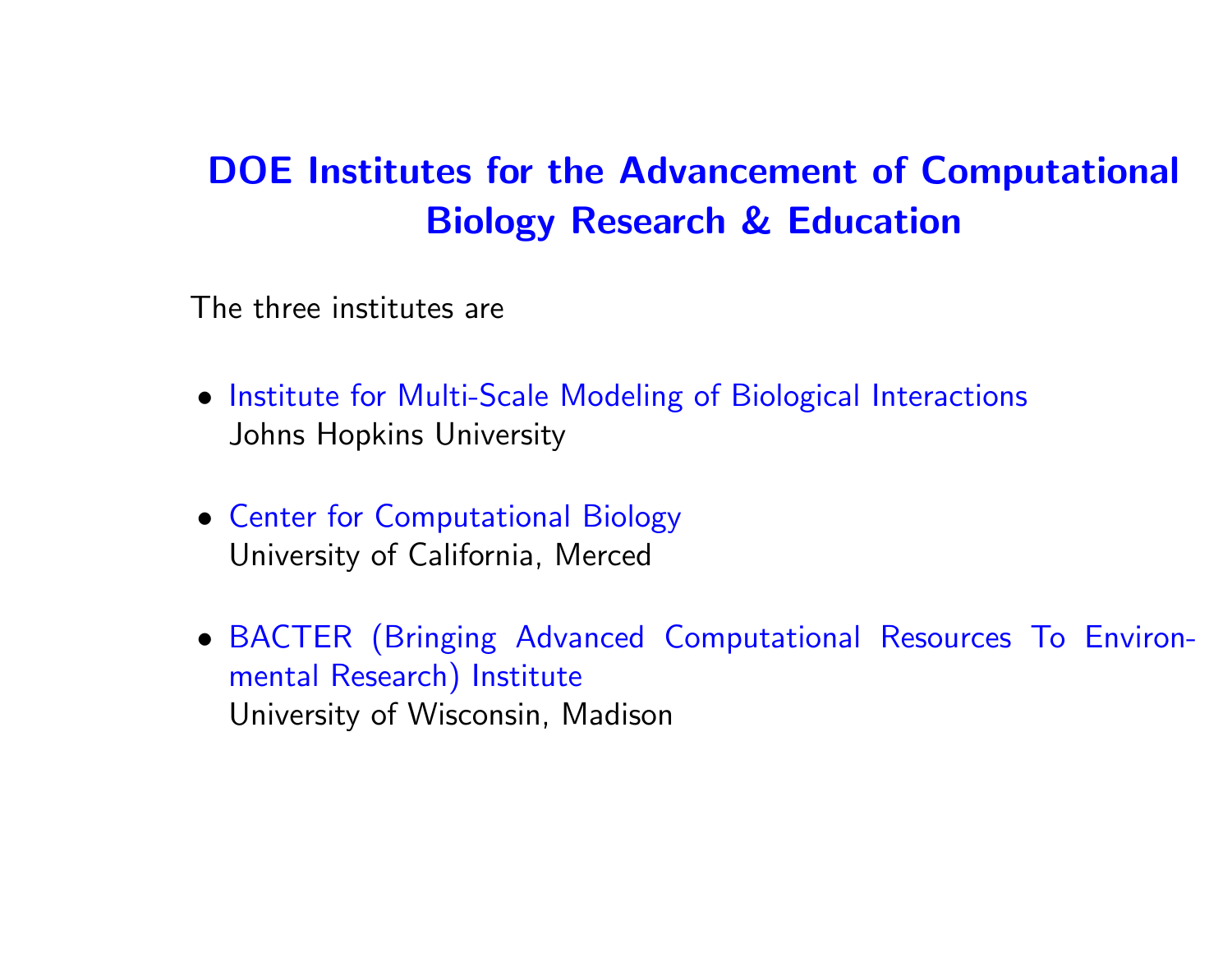# Institute for Multi-Scale Modeling of Biological **Interactions**

Johns Hopkins University in conjunction with the University of Delaware and Los Alamos National Laboratory

#### Focus:

• To study biological systems across multiple scales of time and length, ranging from protein interactions at the molecular level to the behavior of complex biochemical networks in entire organisms.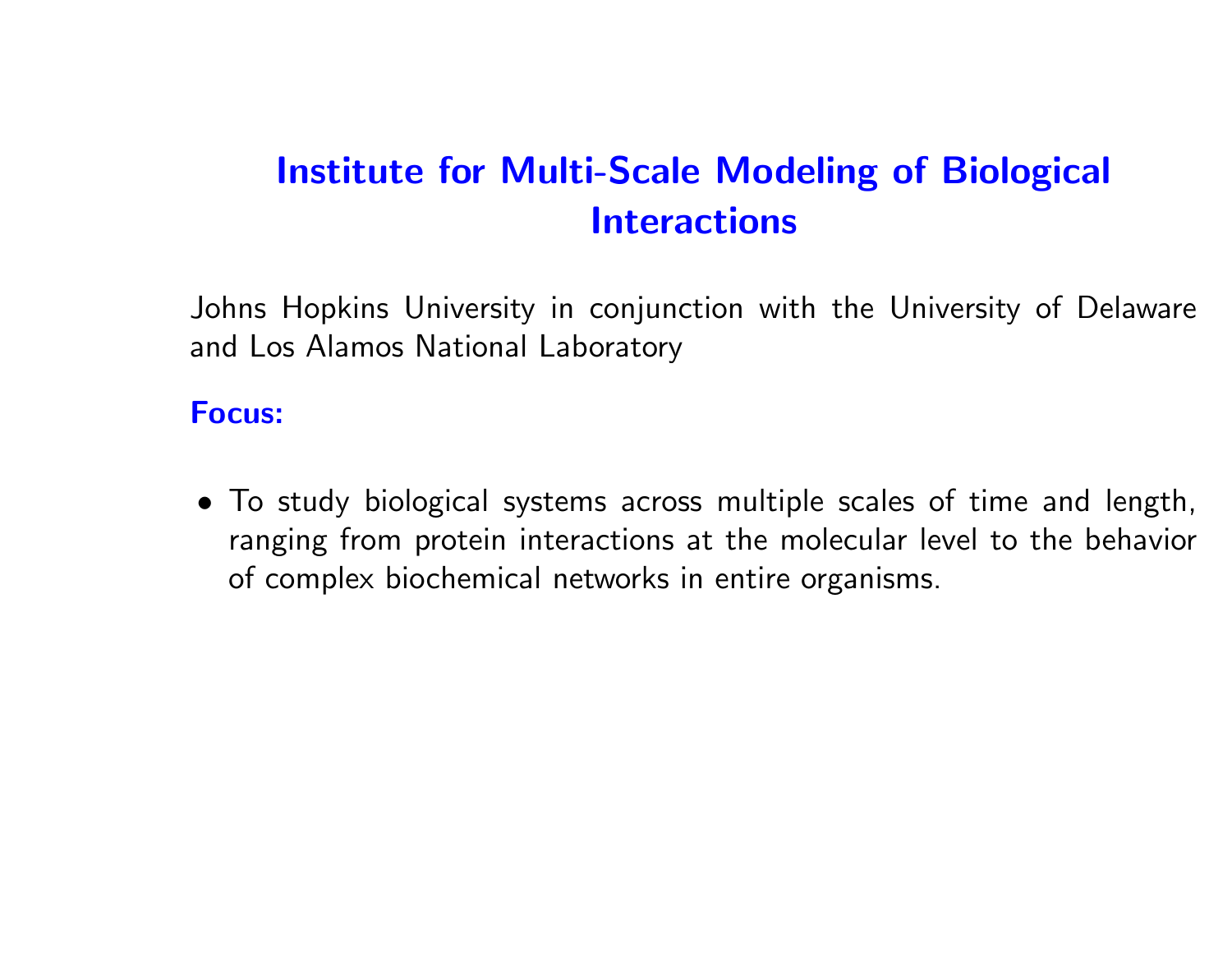## Center for Computational Biology

University of California, Merced; Rensselaer Polytechnic Institute; and Lawrence Livermore National Laboratory

#### Focus:

- To sponsor multidisciplinary scientific projects in which biological understanding is guided by computational modeling.
- To facilitate the development and dissemination of undergraduate and graduate materials based on the latest computational biology research.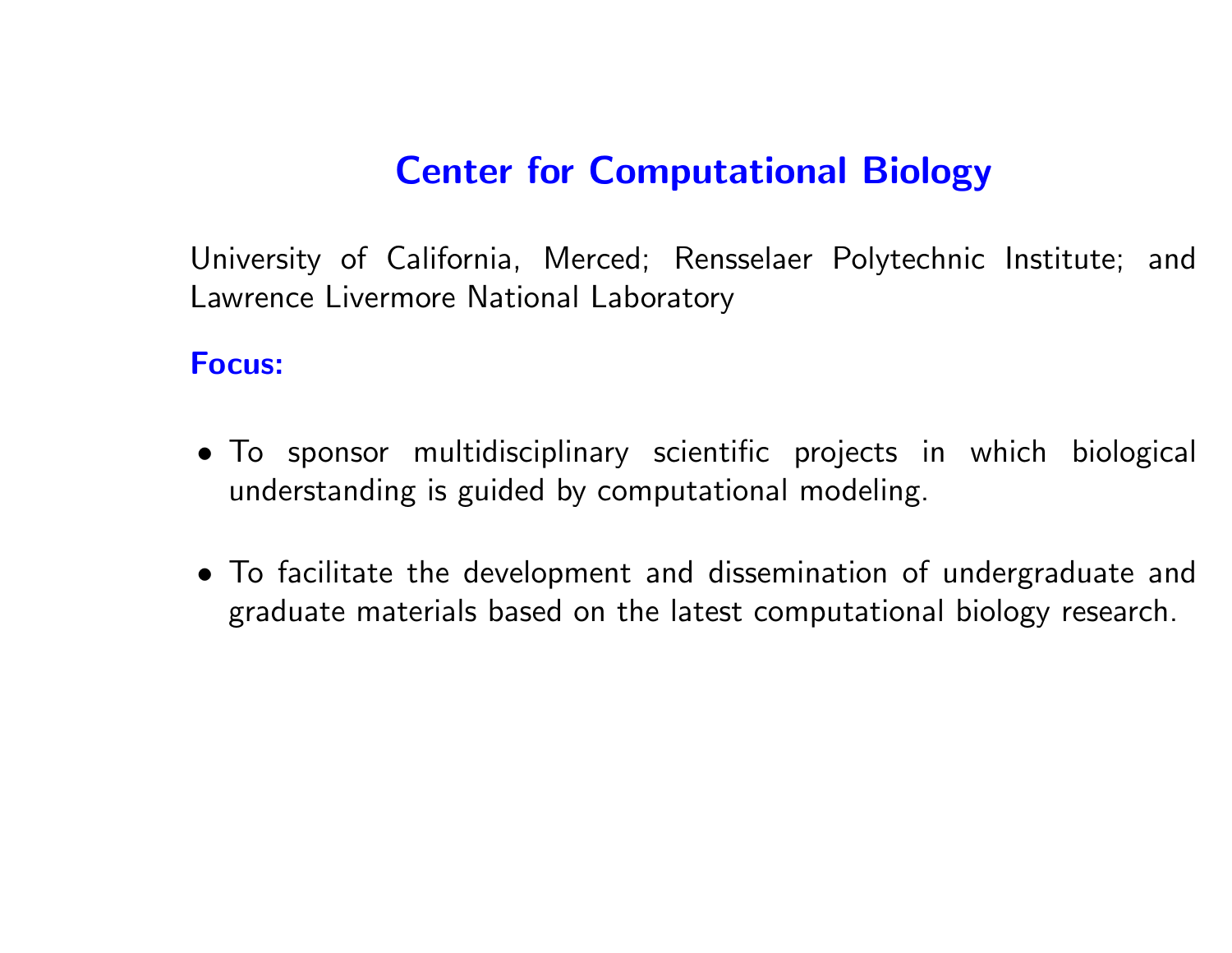# BACTER Institute

University of Wisconsin, Madison

### Focus:

- To find the genes, transcribe the proteins, predict the folds, perform pairwise docking of the model structures, deduce pathways, and ultimately construct whole cell models of Rhodobacter sphaeroides and Shewanella oneidensis.
- To engage students in project-oriented computational biology research through three interdependent research tracks: Genomics and Biological Pathway Analysis; Protein Dynamics, Folding, and Docking; and Macrobiological Modeling.
- To train students to uncover biological mechanisms and pathways within these microbial organisms through the use of computational biology and synergistic collaborations with experimental groups.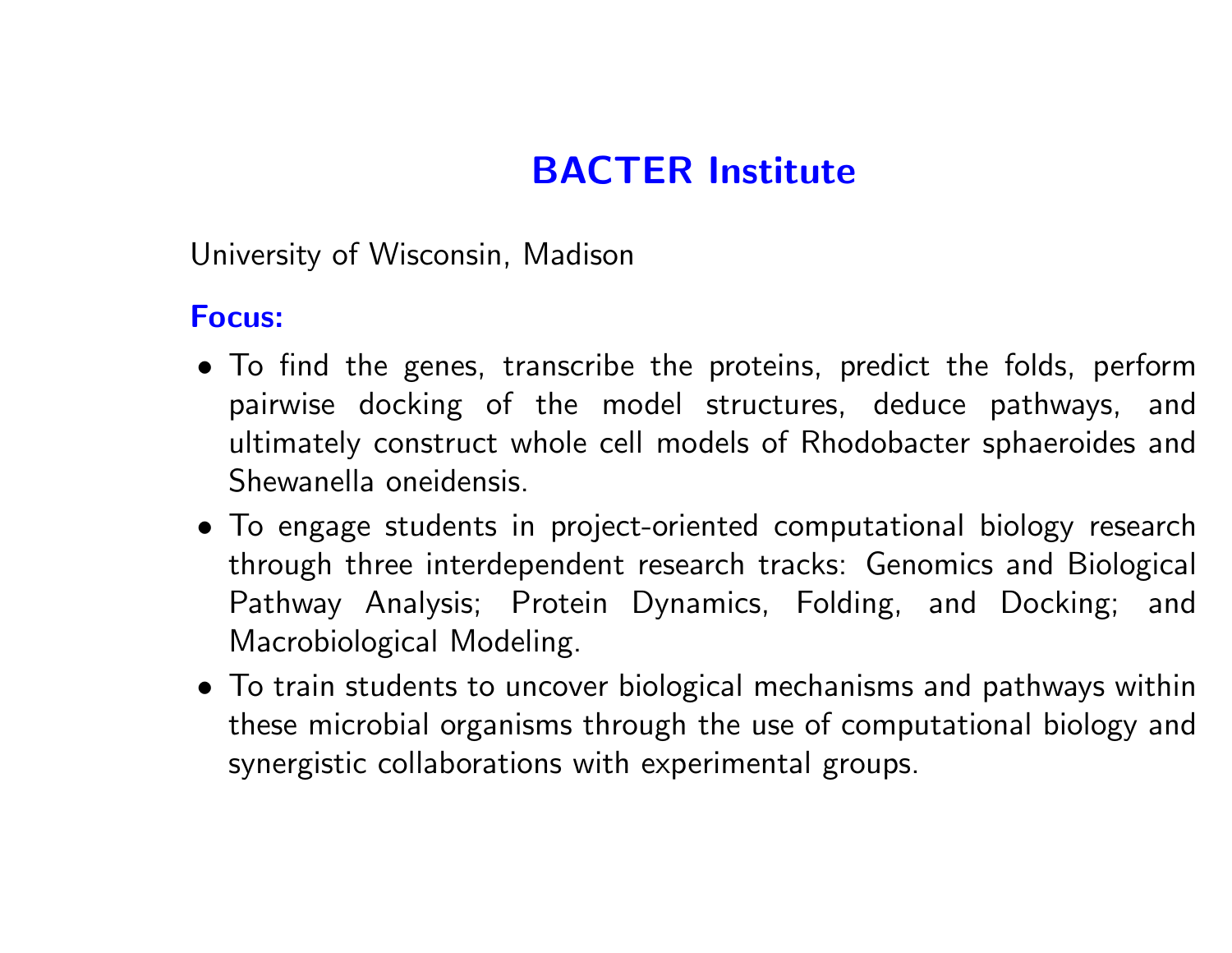## Summary of informal Institute reviews, Summer 2006

Overall the institutes were doing <sup>a</sup> good job at developing curricula and engaging new and young scientists and students.

Need more interaction amongst each other and stronger, more up-to-date research components.

#### Conclusions:

- ASCR needs <sup>a</sup> biology sub-community that is conversant with high end computation.
- Fully engage BER in the creation of this sub-community.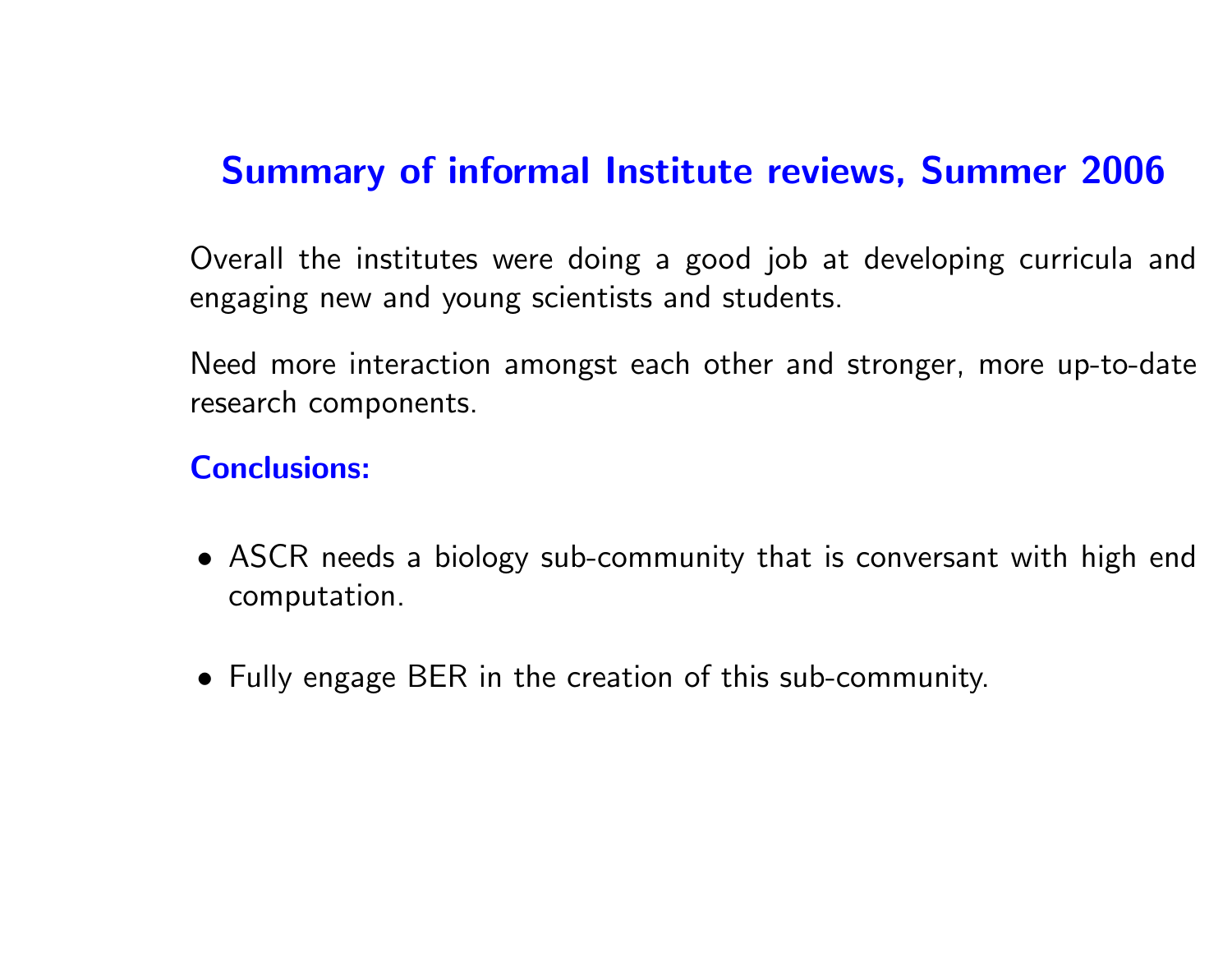# Summary of ASCR activities in support of the Genomics:GTL Program

- Cooperation with BER.
- Joint review of projects for funding under the Genomics:GTL program.
- Institutes in support of computational biology research and education.
- Efforts to better integrate ASCR activities in computational biology with BER activities in the life sciences.

In general, ASCR is heeding the recommendation contained in the 2005 National Research Council (NCR) of the National Academies report Mathematics and 21st Century Biology from the Committee on Mathematical Sciences Research for DOE's Computational Biology.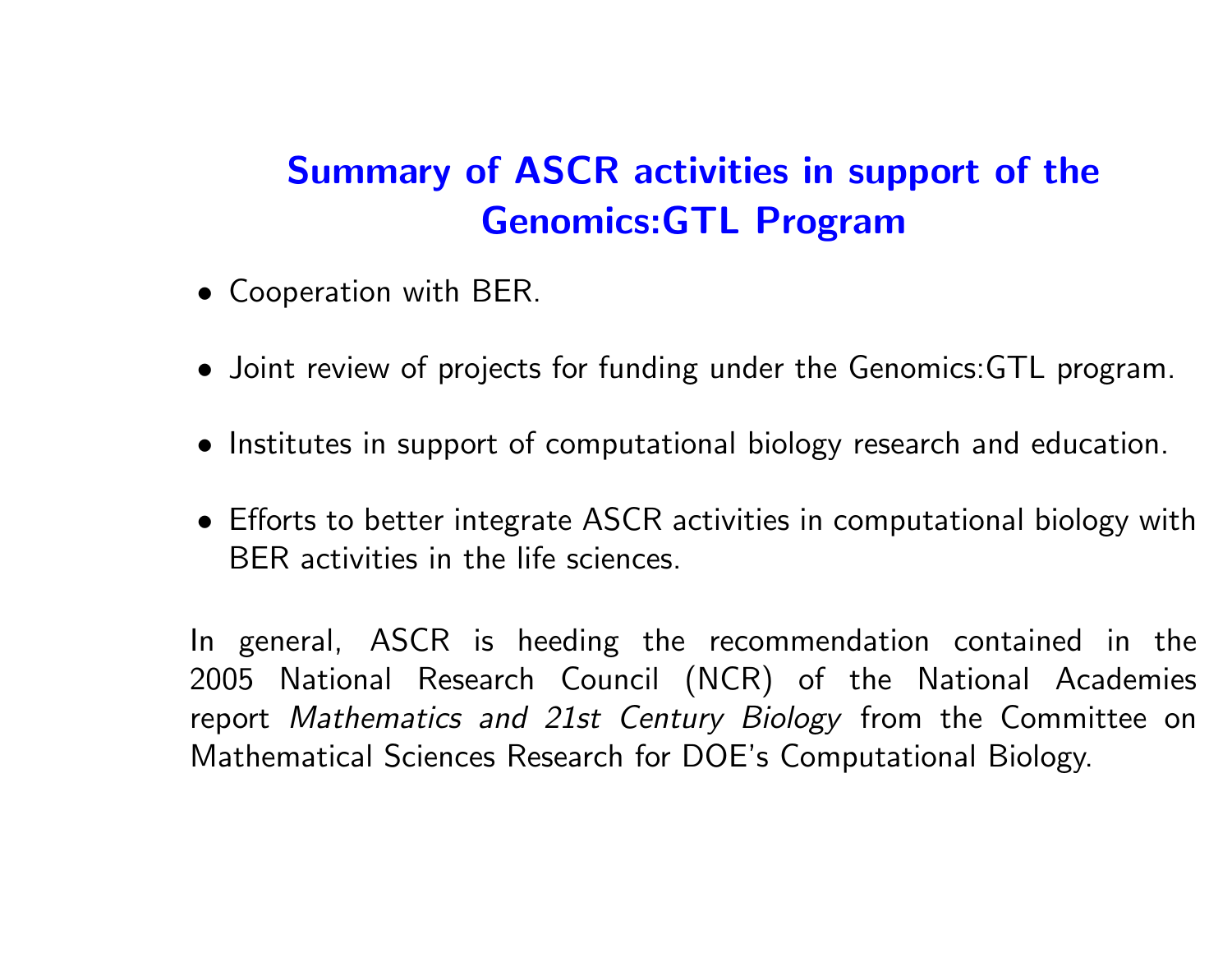### From Mathematics and 21st Century Biology:

Recommendation: Funding agencies supporting mathematical research related to the life sciences should place increased emphasis on funding mechanisms and novel approaches to the organization of interdisciplinary research. The goal should be to foster effective collaboration between mathematical scientists and bioscientists by working to eliminate barriers posed by inadequate communication, disparate timescales for achieving research objectives, inequitable recognition of contributors to interdisciplinary projects, and cultural divisions within universities, research institutes, and national laboratories.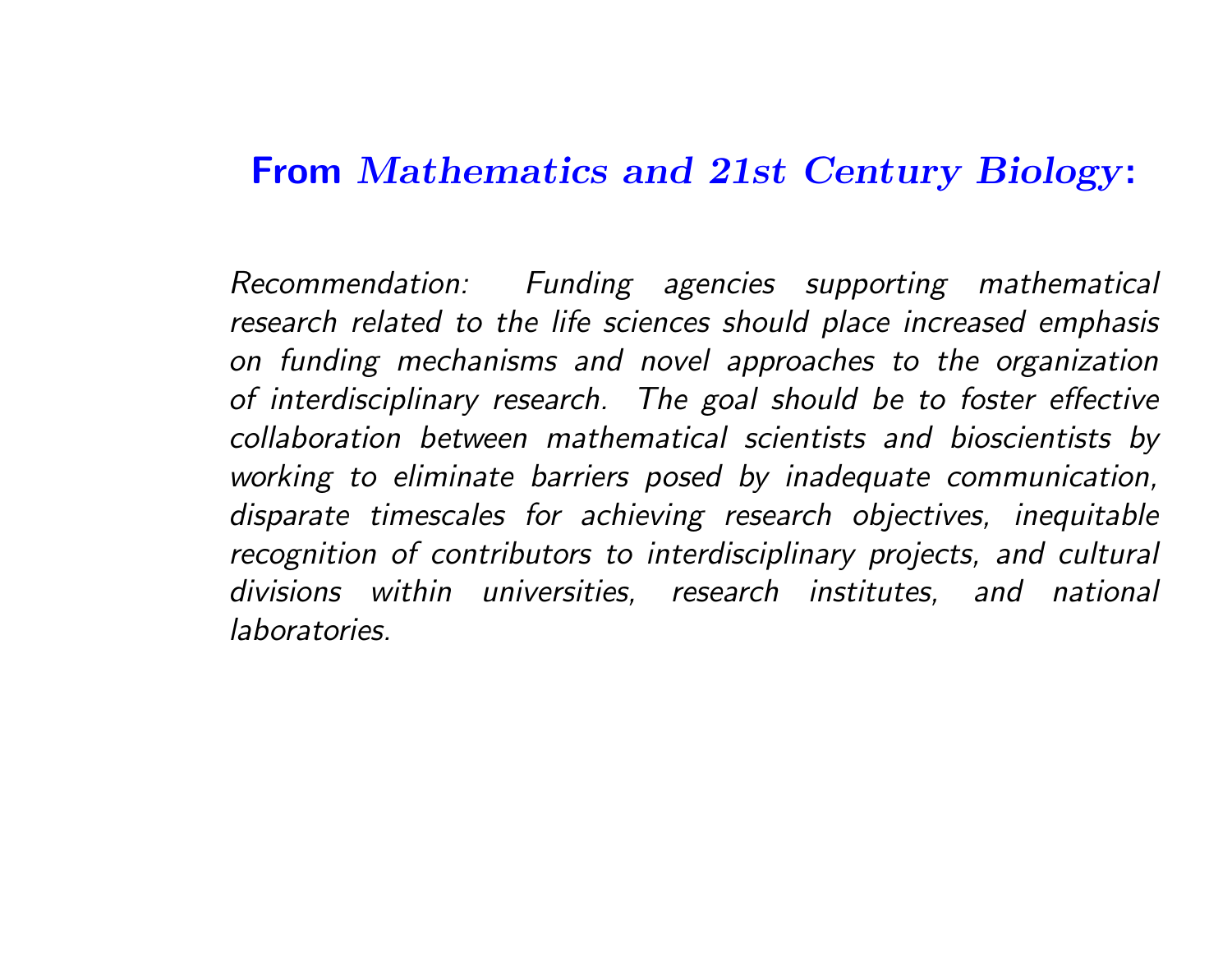# ASCAC concern:

- Does adequate communication exist with the biology research community?
- Are the timescales reasonable for achieving the program goal of developing the computational science capability to model <sup>a</sup> complete microbe and simple microbial community?

Cooperation between ASCR and BER program managers is not enough.

To achieve this goal by 2015, the biology and the computational science research communities must set <sup>a</sup> joint timescale that ensures the desired outcome is feasible.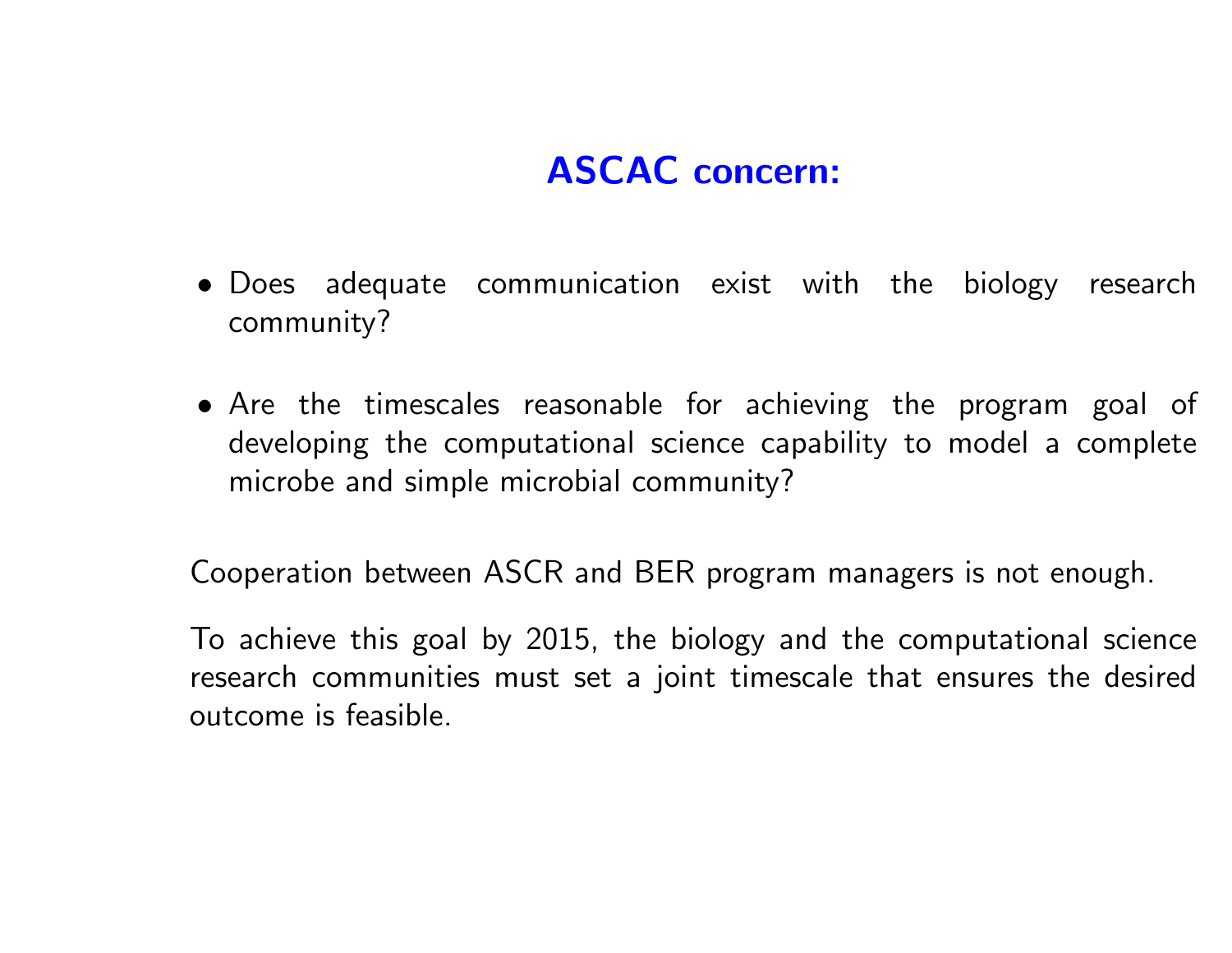## BERAC Review of the Life Science PART Measures

The BERAC draft report recommends modifying both the charge and the PART Long Term Measures.

The BERAC recommendations are prompted by both

- the 2006 National Research Council of the National Academies report Review of the Department of Energy's Genomics:GTL Program and
- changes in Administration policy regarding liquid transportation fuels.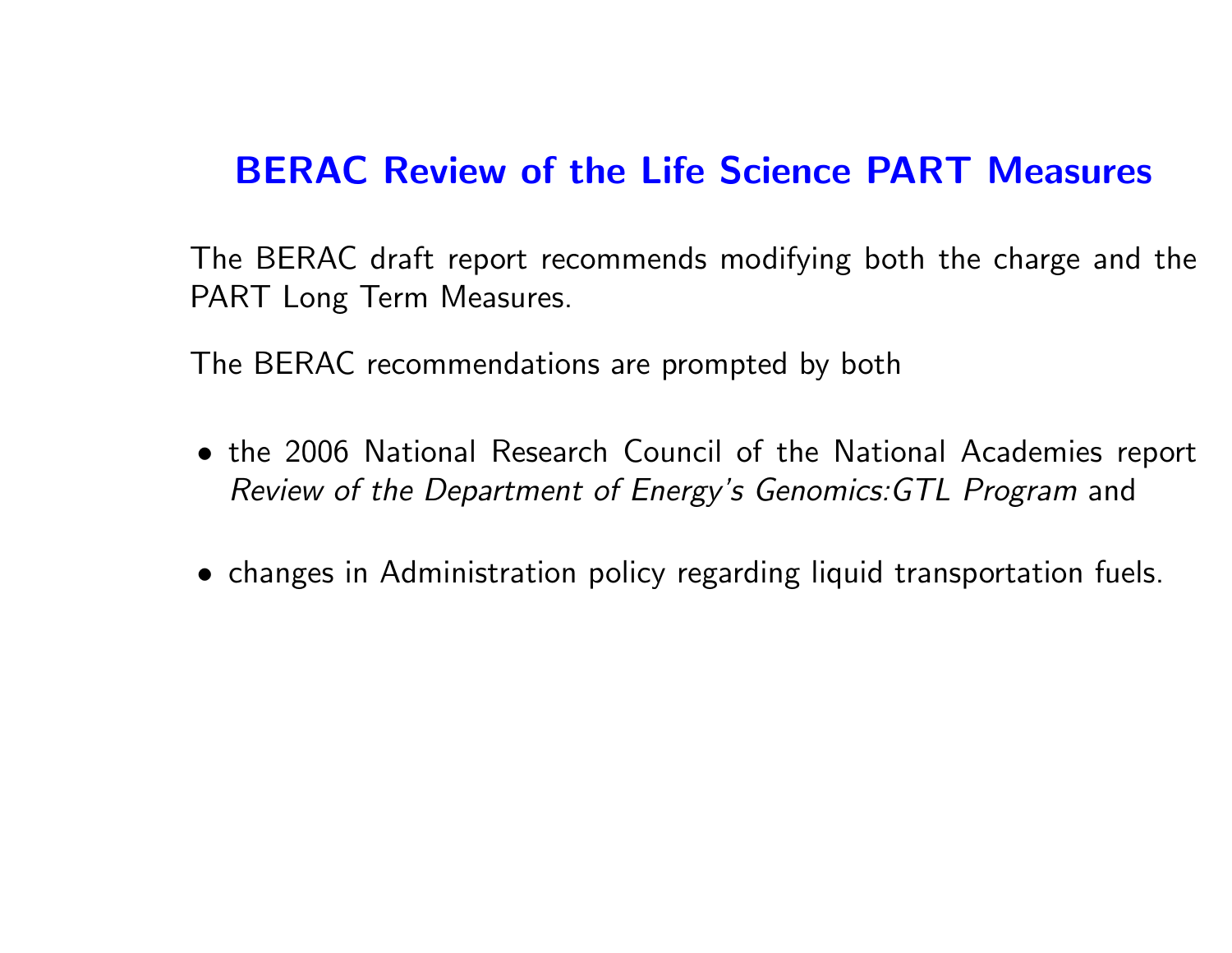## Specifically:

From the NRC Review of the Department of Energy's Genomics:GTL Program:

...plant biology research be included in the program, where appropriate, because plants represent <sup>a</sup> major pathway to the production of bioenergy, play an important role in carbon sequestration and global nutrient cycles, and are potential sources of bioremediation.

From the BERAC draft report:

...when this PART Measure was developed, the Administration had made hydrogen <sup>a</sup> priority but had not yet added <sup>a</sup> focus on liquid transportation fuels such as cellulosic ethanol. BERAC recommends that the Life Science PART measure be modified to include biofuels such as cellulosic ethanol.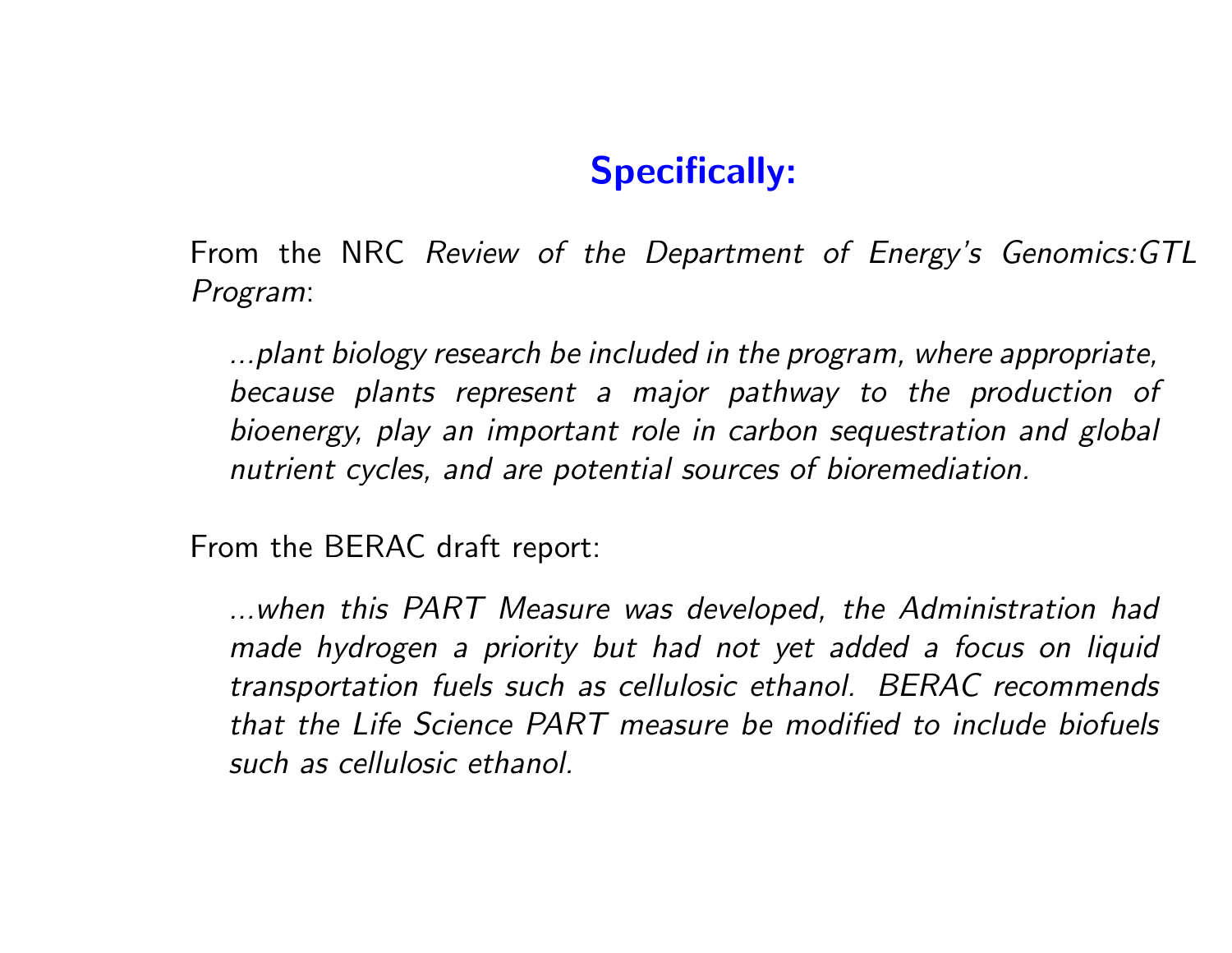# ASCR and BER Life Sciences PART Long Term **Measures**

**ASCR Original:** By 2015, demonstrated progress toward developing through the Genomes to Life partnership with the Biological and Environmental Research program, the computational science capability to model a complete microbe and simple microbial community.

**BER Original:** By 2015, characterize the multi protein complexes (or lack thereof) involving <sup>a</sup> scientifically significant fraction of <sup>a</sup> microbe's protein's. Develop computational models to direct the use and design of microbial communities to clean up waste, sequester carbon, or produce hydrogen.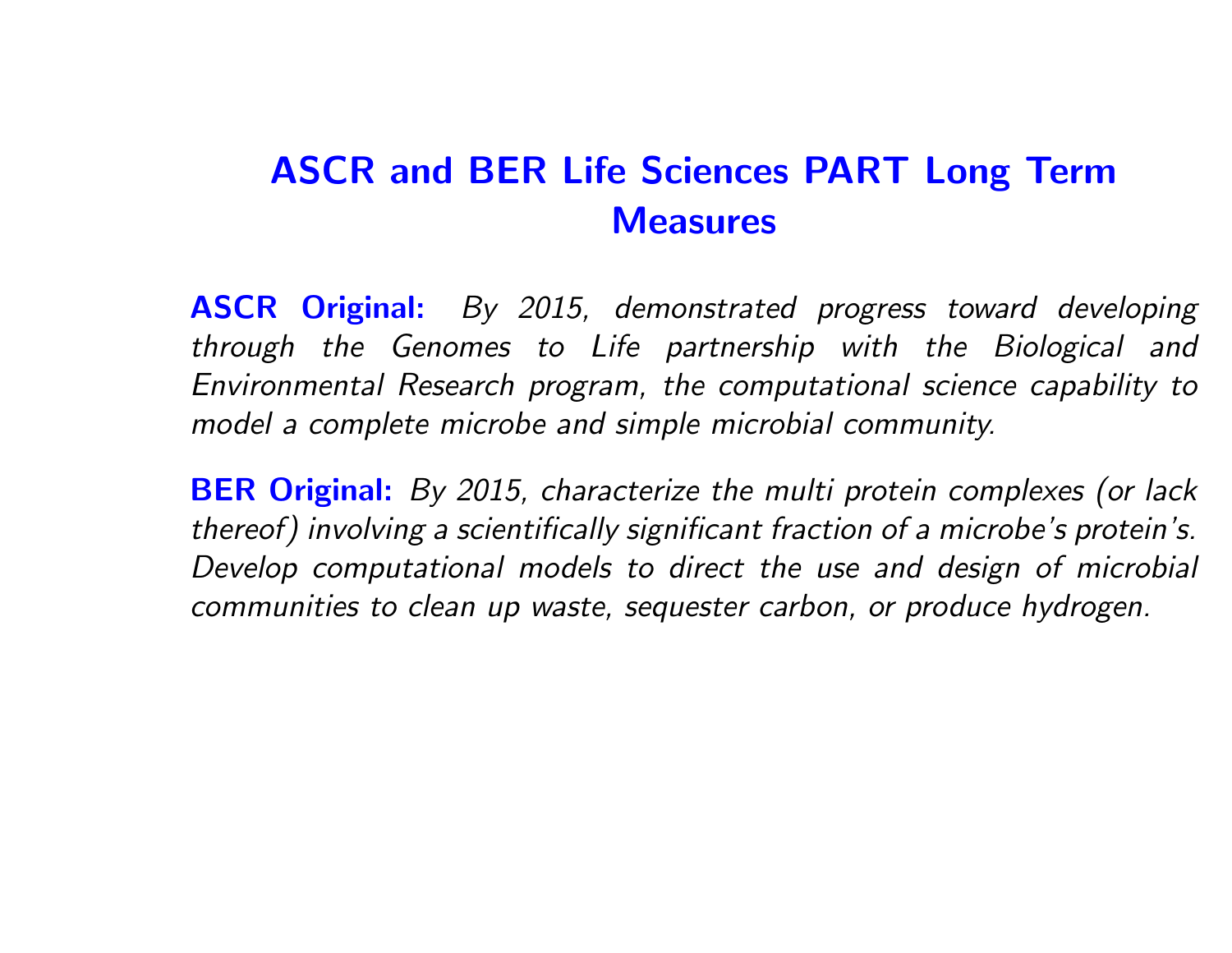## BER Life Sciences PART Long Term Measure

### BER Original:

By 2015, characterize the multi protein complexes (or lack thereof) involving a scientifically significant fraction of <sup>a</sup> microbe's protein's. Develop computational models to direct the use and design of microbial communities to clean up waste, sequester carbon, or produce hydrogen.

### Replacement proposed by BERAC:

By 2015, provide sufficient scientific understanding of plants and microbes to develop robust new strategies to produce biofuels, clean up waste, or sequester carbon. This includes research that supports the development of computational models to direct the use and design of improved organisms carrying out these processes.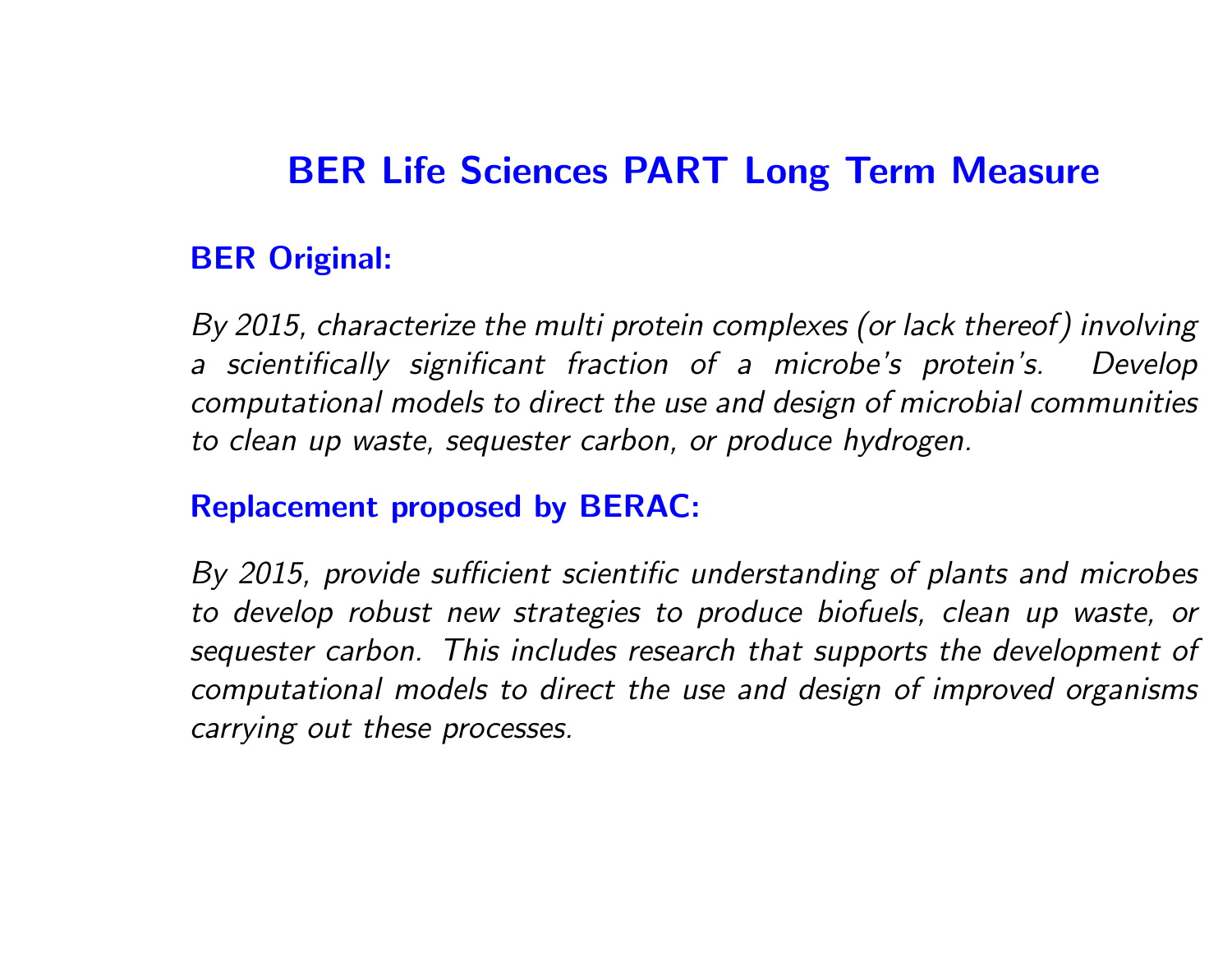### Rationale for BERAC's Proposed Replacement:

BER's current Life Sciences PART Measure has two separate goals:

- 1. characterize the multiprotein complexes (or lack thereof) involving <sup>a</sup> scientifically significant fraction of <sup>a</sup> microbe's proteins and
- 2. develop computational models to direct the use and design of microbial communities to clean up waste, sequester carbon, or produce hydrogen.

The second of these two goals is still highly relevant and critical to the long term success of the program. BERAC recommends that the modeling component be retained in concept but integrated with the proposed changed (see below) in the first element.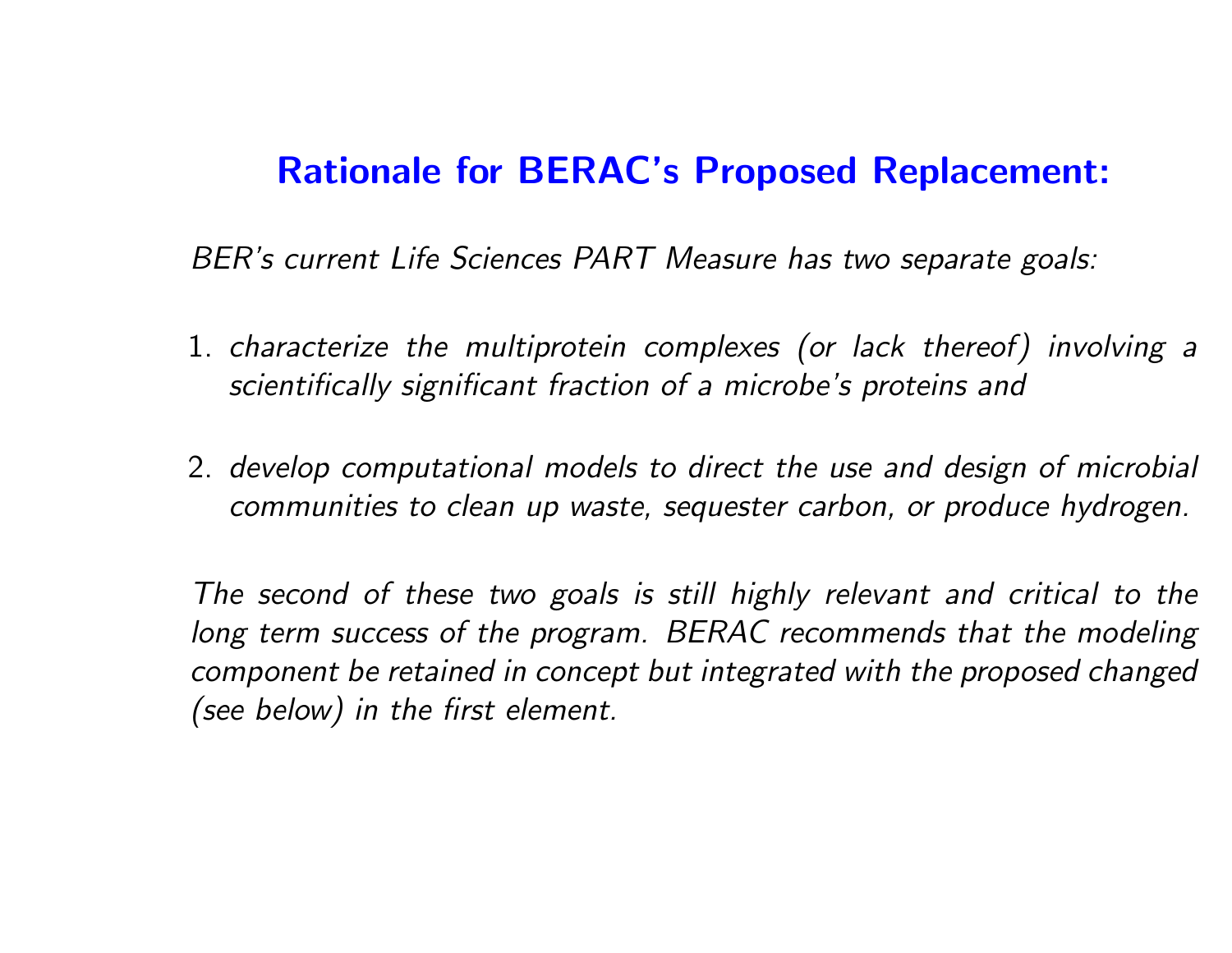## Rationale for BERAC's Proposed Replacement:

The first element of the Life Science PART Measure that originally focused on multiprotein complexes was developed under the assumption that the Genomics:GTL Program would develop technology-based user facilities, including high throughput user facilities for protein production and for the isolation and characterization of molecular machines.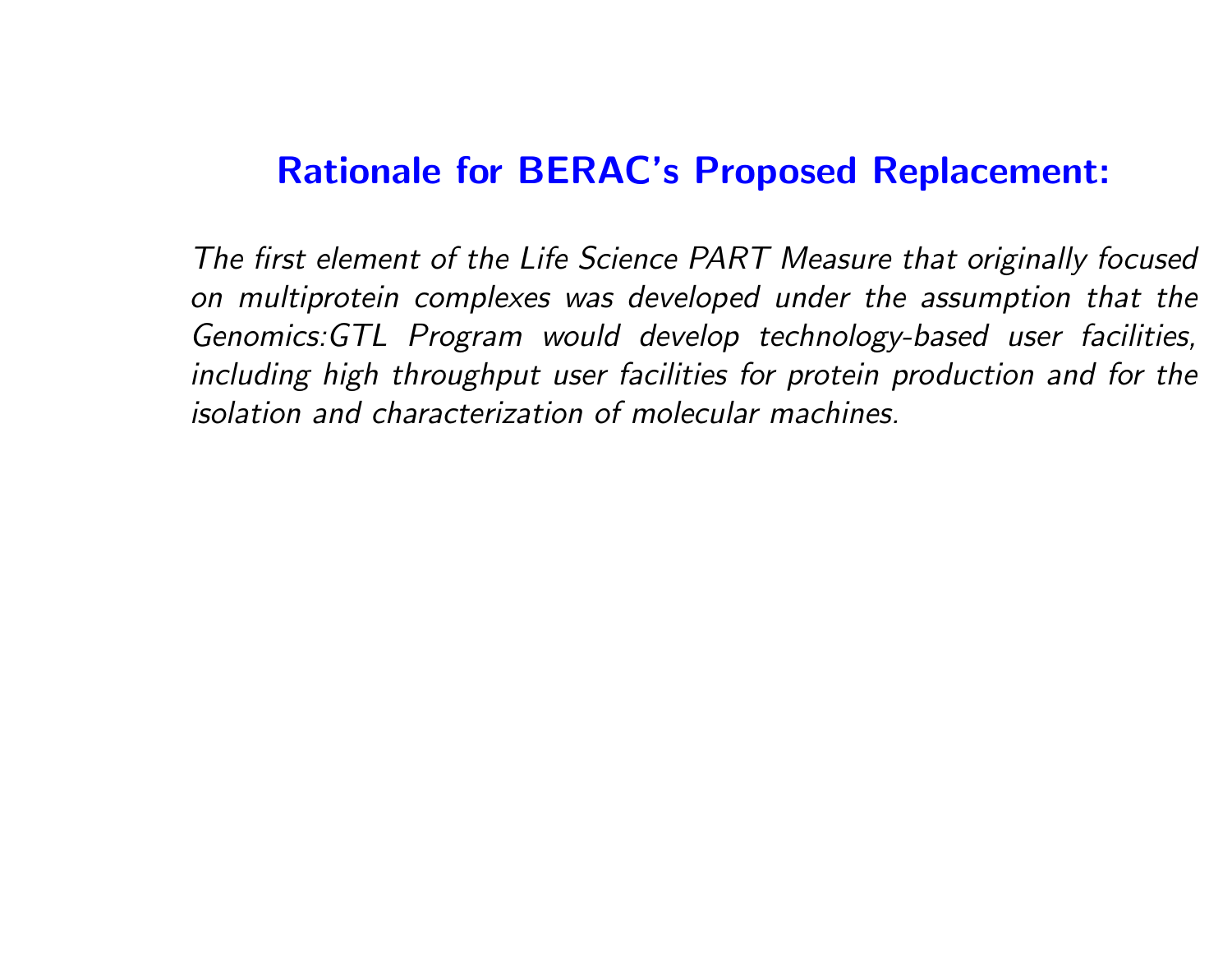### Rationale for BERAC's Proposed Replacement:

Based on the recommendations of the NRC review of the Genomics: GTL program and the emphasis in the Administration's Advanced Energy Initiative on liquid biofuels such as cellulosic ethanol, the decision was made not to develop the originally planned GTL User facilities. Instead, the Program will develop <sup>a</sup> series of vertically integrated research centers to accelerate fundamental research that leads to breakthroughs in basic science to make biofuels <sup>a</sup> cost-effective alternative to fossil fuels.

..., this change in Genomics:GTL strategy from the development of technology-based user facilities to vertically integrated research centers necessitates a change in the Life Sciences PART measure.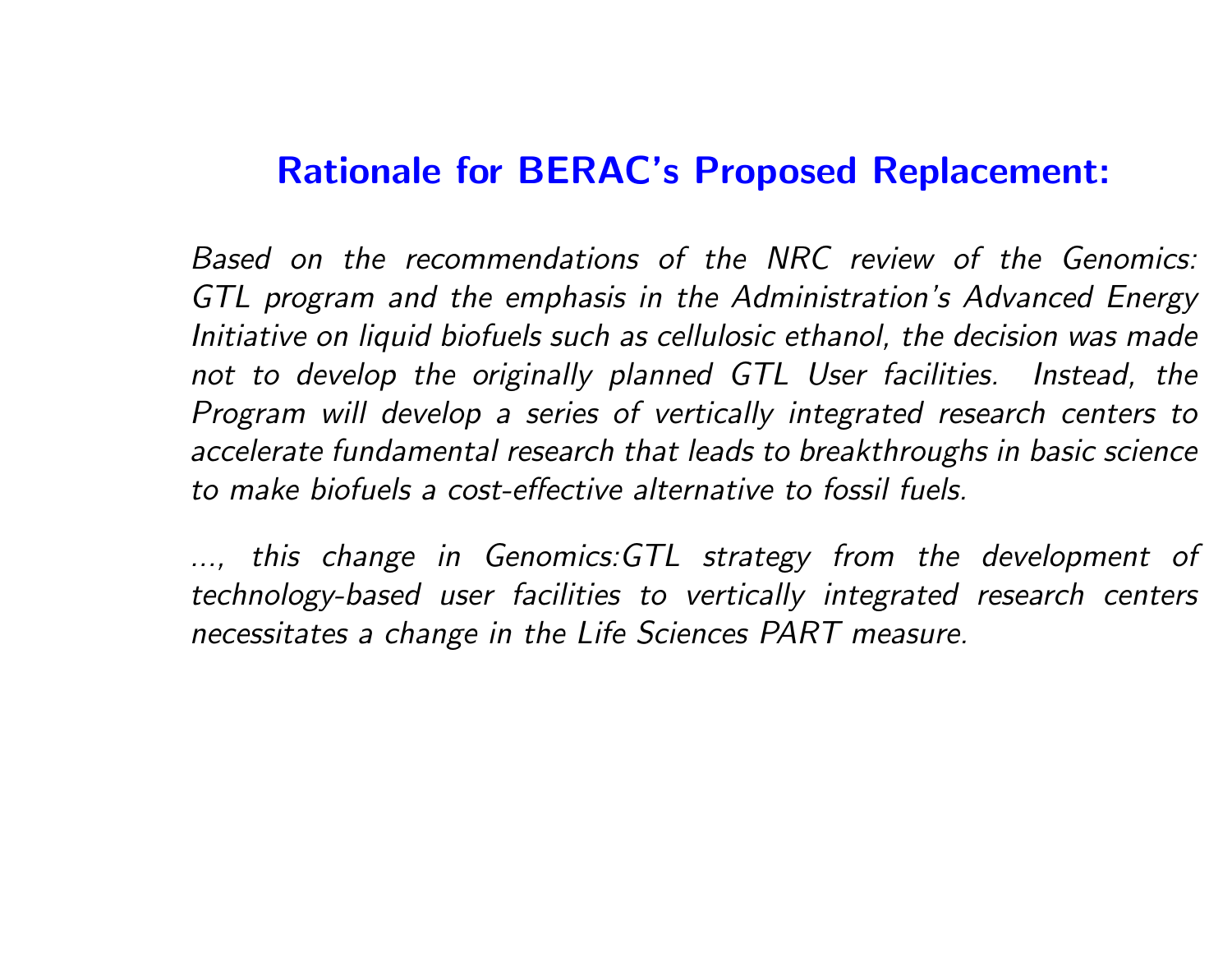### BERAC's Proposed Replacement:

The original definitions of Poor, Fair, Good and Excellent as "grades" assigned to progress in achieving the PART goals were based on the two component PART measure. BERAC is now proposing vide infra, that BER adopt <sup>a</sup> single component and that the original definitions be modified with removal of the references to multiprotein complexes.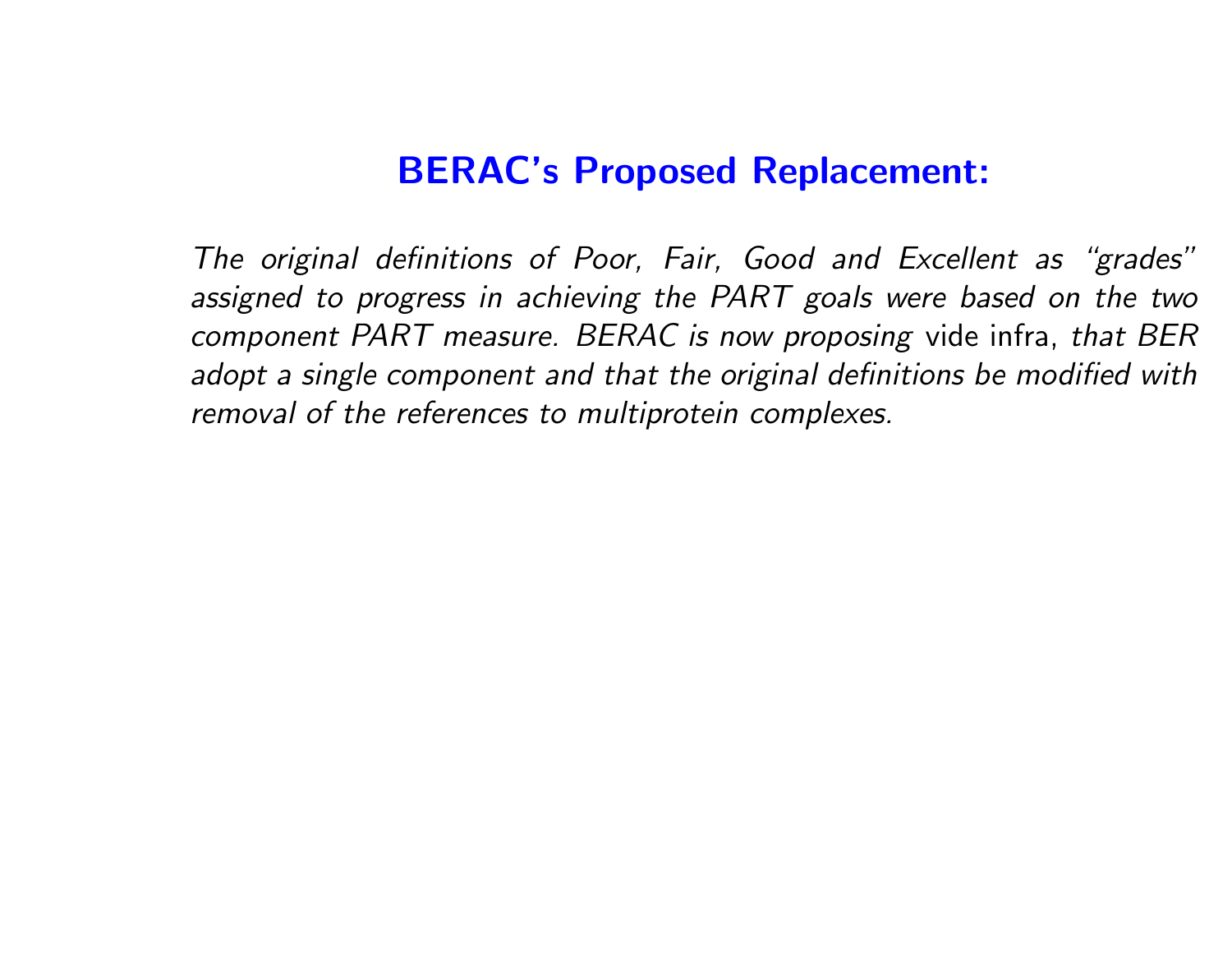## Recap of BER Life Sciences PART Long Term Measure

### BER Original:

By 2015, characterize the multi protein complexes (or lack thereof) involving a scientifically significant fraction of <sup>a</sup> microbe's protein's. Develop computational models to direct the use and design of microbial communities to clean up waste, sequester carbon, or produce hydrogen.

### Replacement proposed by BERAC:

By 2015, provide sufficient scientific understanding of plants and microbes to develop robust new strategies to produce biofuels, clean up waste, or sequester carbon. This includes research that supports the development of computational models to direct the use and design of improved organisms carrying out these processes.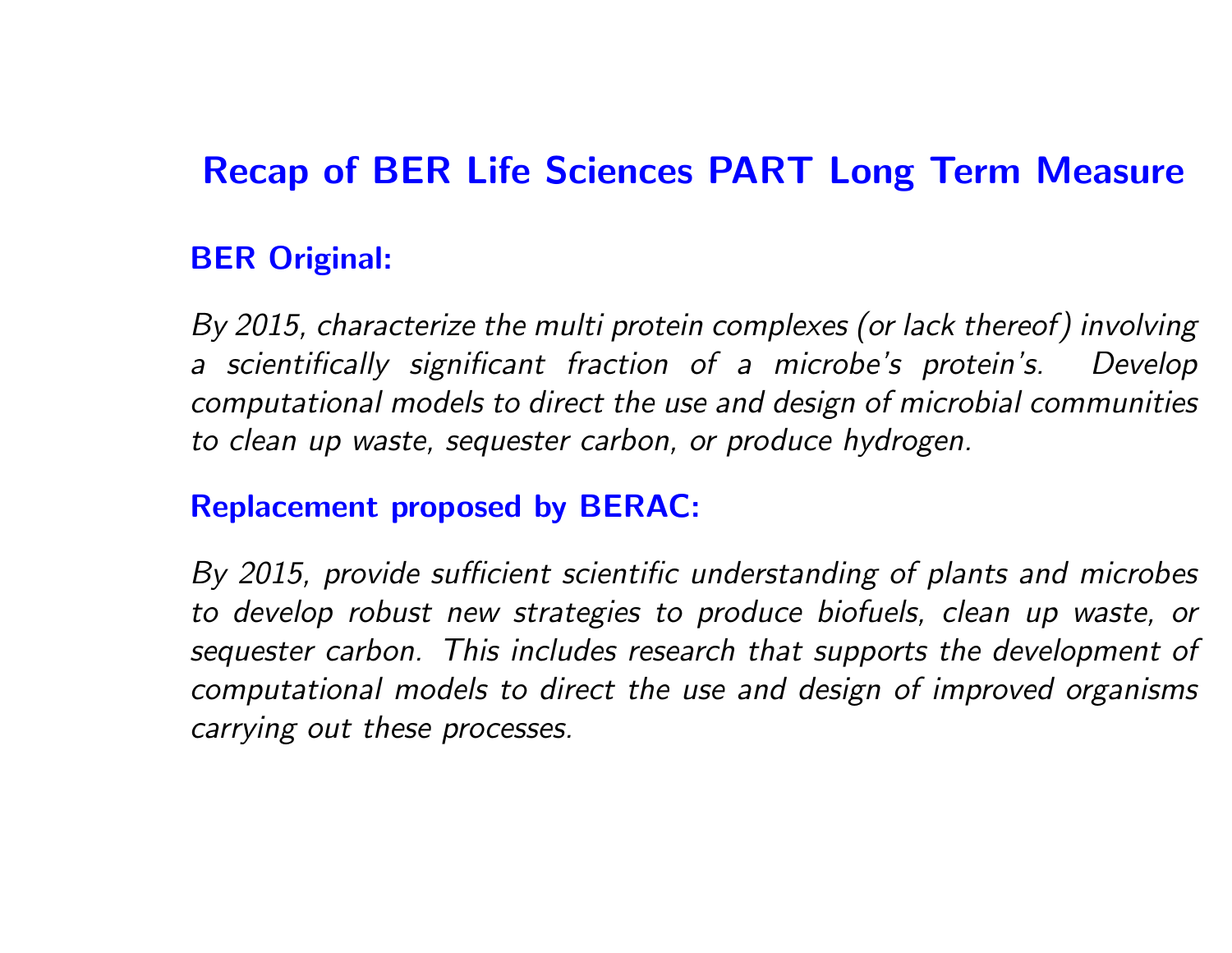## Life Sciences PART grading scale: Excellent

### Original:

Definition of "Excellent"—develop <sup>a</sup> computational model that accurately describes the potential of <sup>a</sup> microbial community to clean up waste, sequester carbon, or produce hydrogen, validated experimentally by the use or reengineering of that community based on model predictions.

#### Replacement proposed by BERAC:

Excellent: Systems biology understanding and computational models that accurately describe the capabilities and potential of key processes in microbes, microbial communities, or plants for production of biofuels, to clean up waste, or to sequester carbon are developed and validated experimentally by the use or reengineering of those microbes, microbial communities or plants based on model predictions.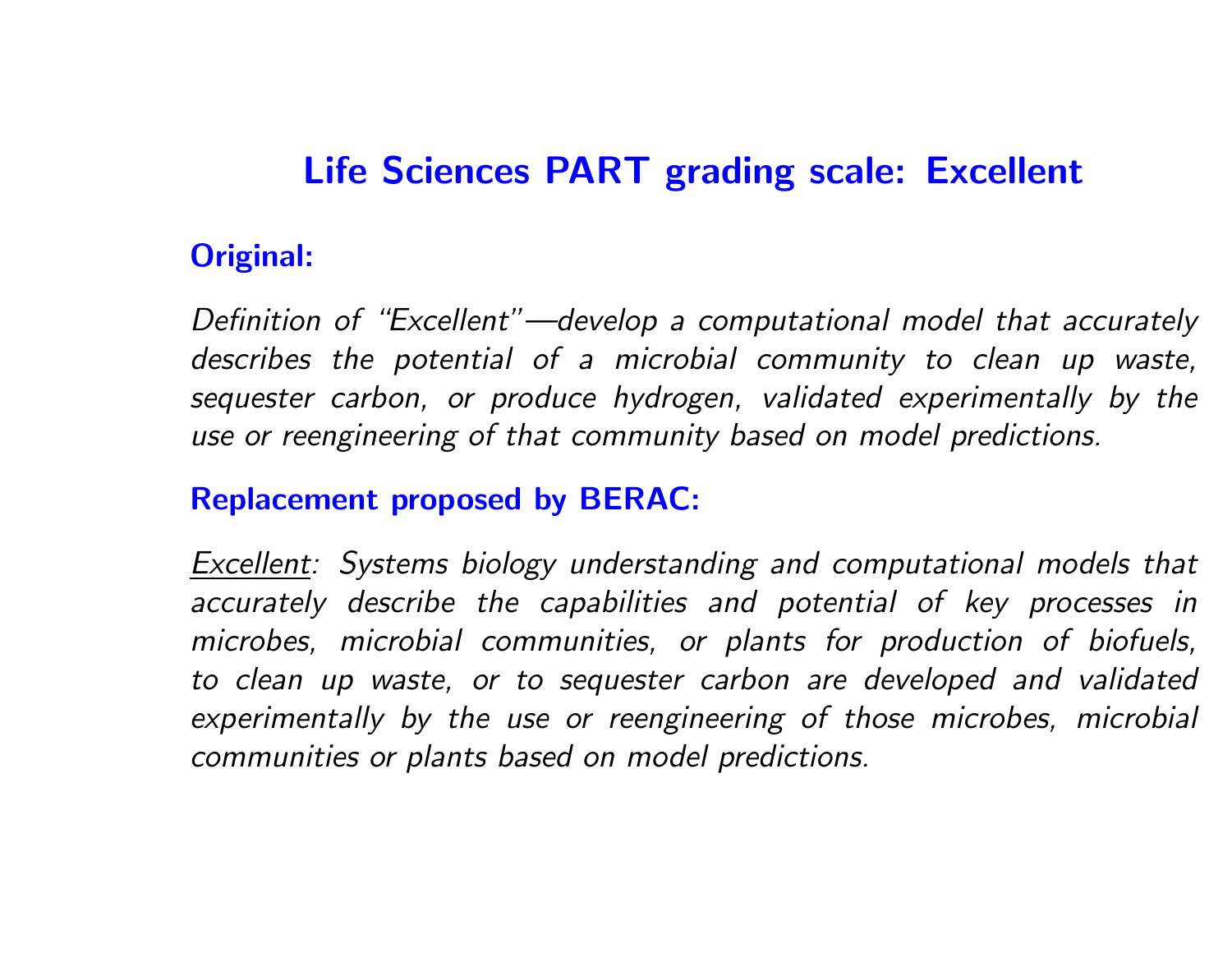# Life Sciences PART grading scale: Good

### Original:

Definition of "Good"—develop <sup>a</sup> computational model that accurately describes the potential of <sup>a</sup> microbial community to clean up waste, sequester carbon, or produce hydrogen, validated by its consistency with available data.

### Replacement proposed by BERAC:

Good: Systems biology understanding and computational models that accurately describe the potential of key microbes, microbial communities, or plants for production of biofuels, to clean up waste, or to sequester carbon are developed and validated by their consistency with available data.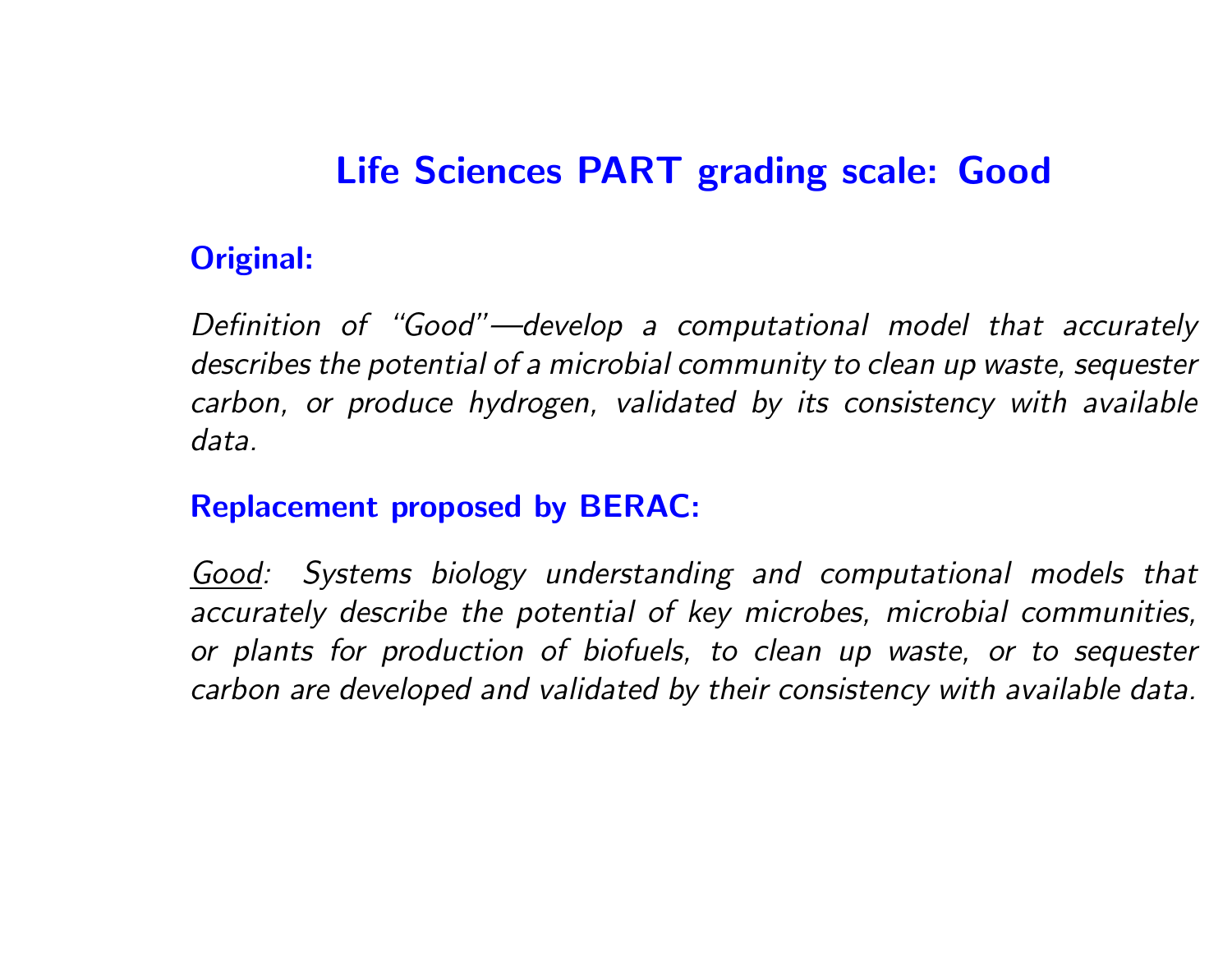# Life Sciences PART grading scale: Fair

### Original:

Definition of "Fair"—develop <sup>a</sup> number of the components of <sup>a</sup> computational model that could accurately describe the potential of <sup>a</sup> microbial community to clean up waste, sequester carbon, or produce hydrogen.

### Replacement proposed by BERAC:

Fair: Systems biology understanding and computational models that describe the potential of key microbes, microbial communities or plants for production of biofuels, to clean up waste, or to sequester carbon are developed but are not yet validated.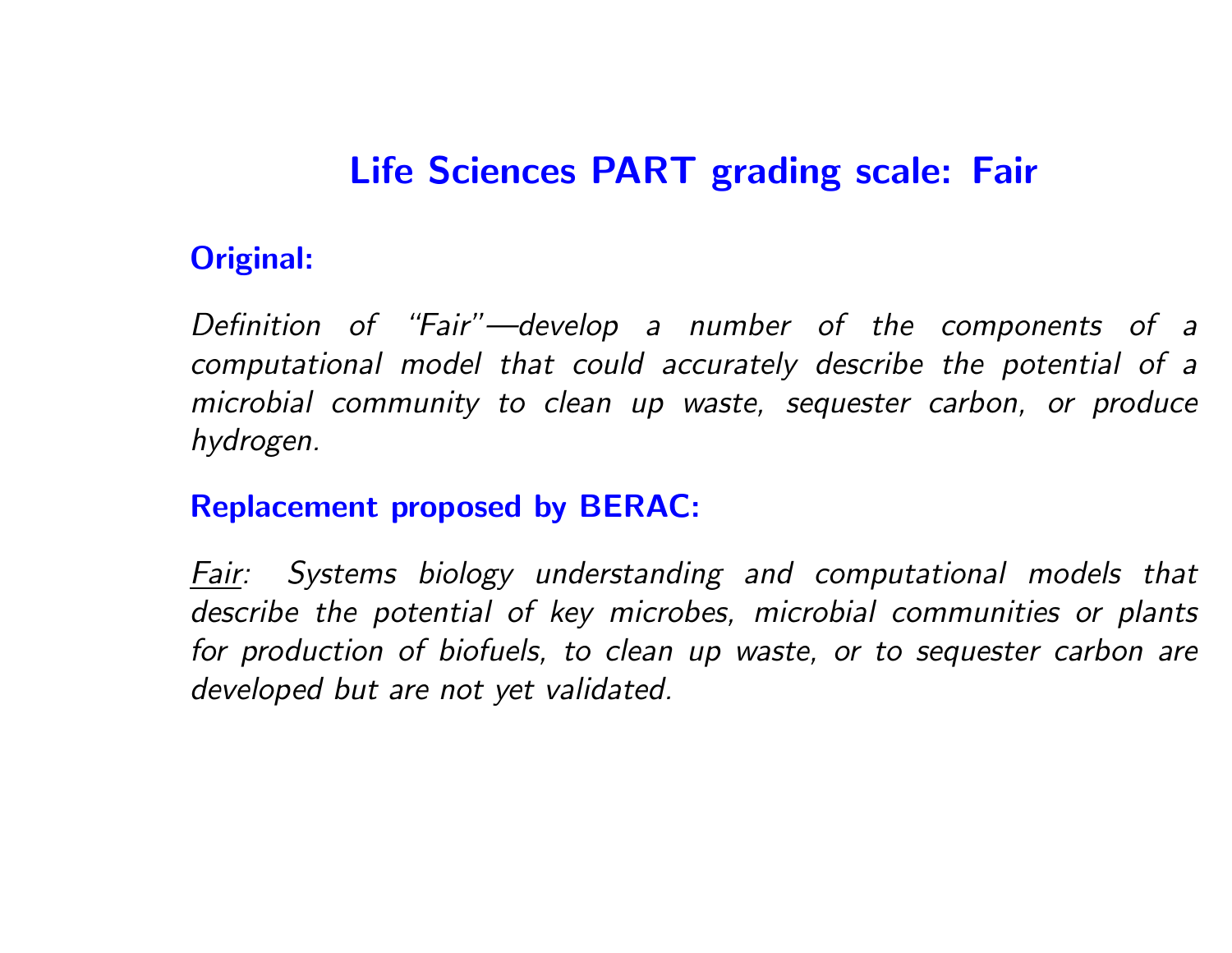## Life Sciences PART grading scale: Poor

### Original:

Definition of "Poor"—produce <sup>a</sup> modest output of computational research that could lead to the development of components of <sup>a</sup> model to describe the potential of microbial communities to clean up waste, sequester carbon, or produce hydrogen.

### Replacement proposed by BERAC:

<u>Poor</u>: Systems biology understanding of the potential of key microbes, microbial communities or plants for production of biofuels, to clean up waste, or to sequester carbon is developed but robust computational models describing these systems are not developed.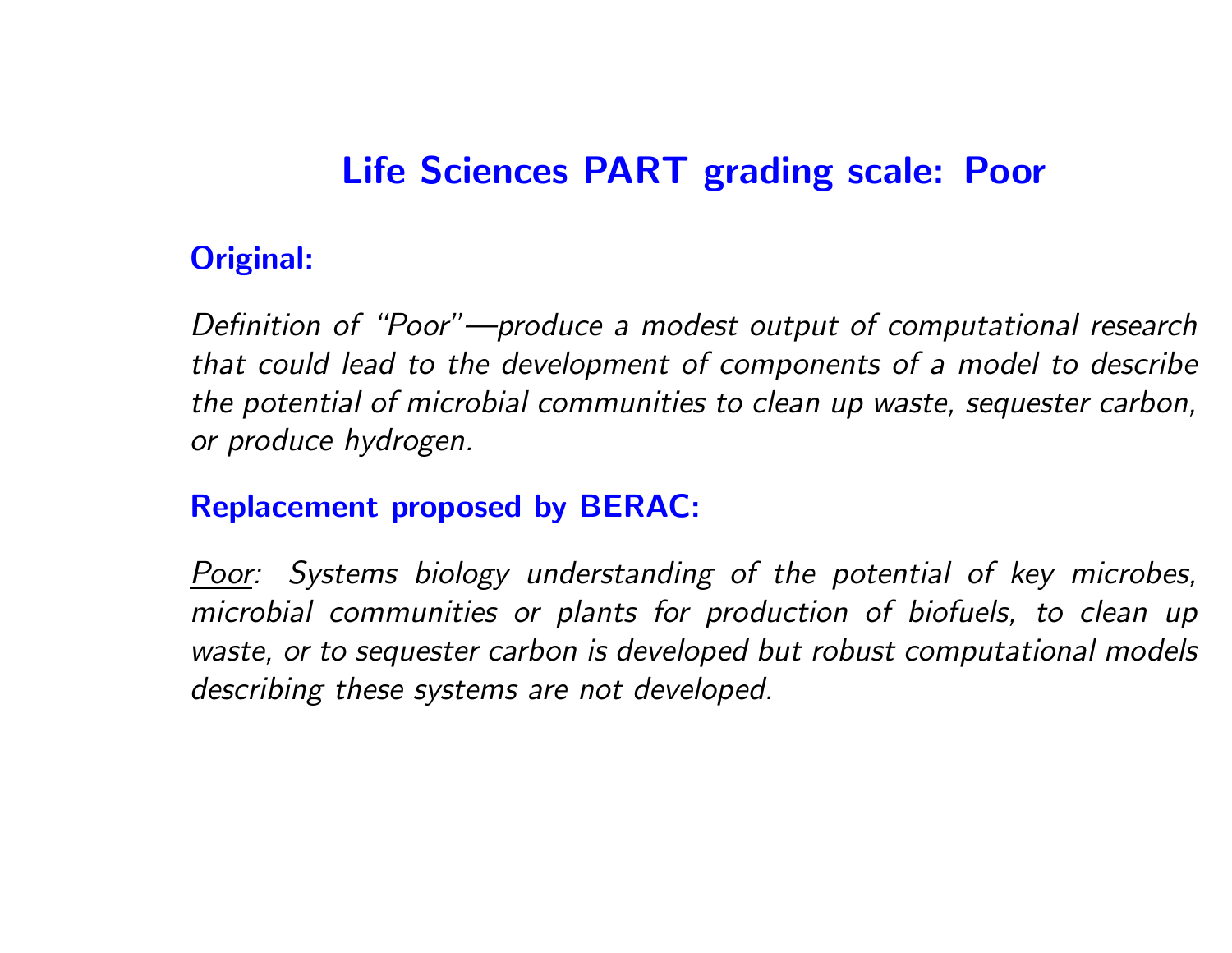### Replacement metrics proposed by BERAC:

- Answers to scientific questions relevant to DOE mission areas are developed by funded research.
- New molecular components identified in genetic and biochemical pathways relevant to DOE mission.
- New engineered plant traits and microbial capabilities developed.
- Development of fundamental knowledge that results in strategies and methodologies that impact enhanced feedstock production and facilitation of conversion of biomass to biofuel.
- Improvements in potential yield from <sup>a</sup> particular feedstock.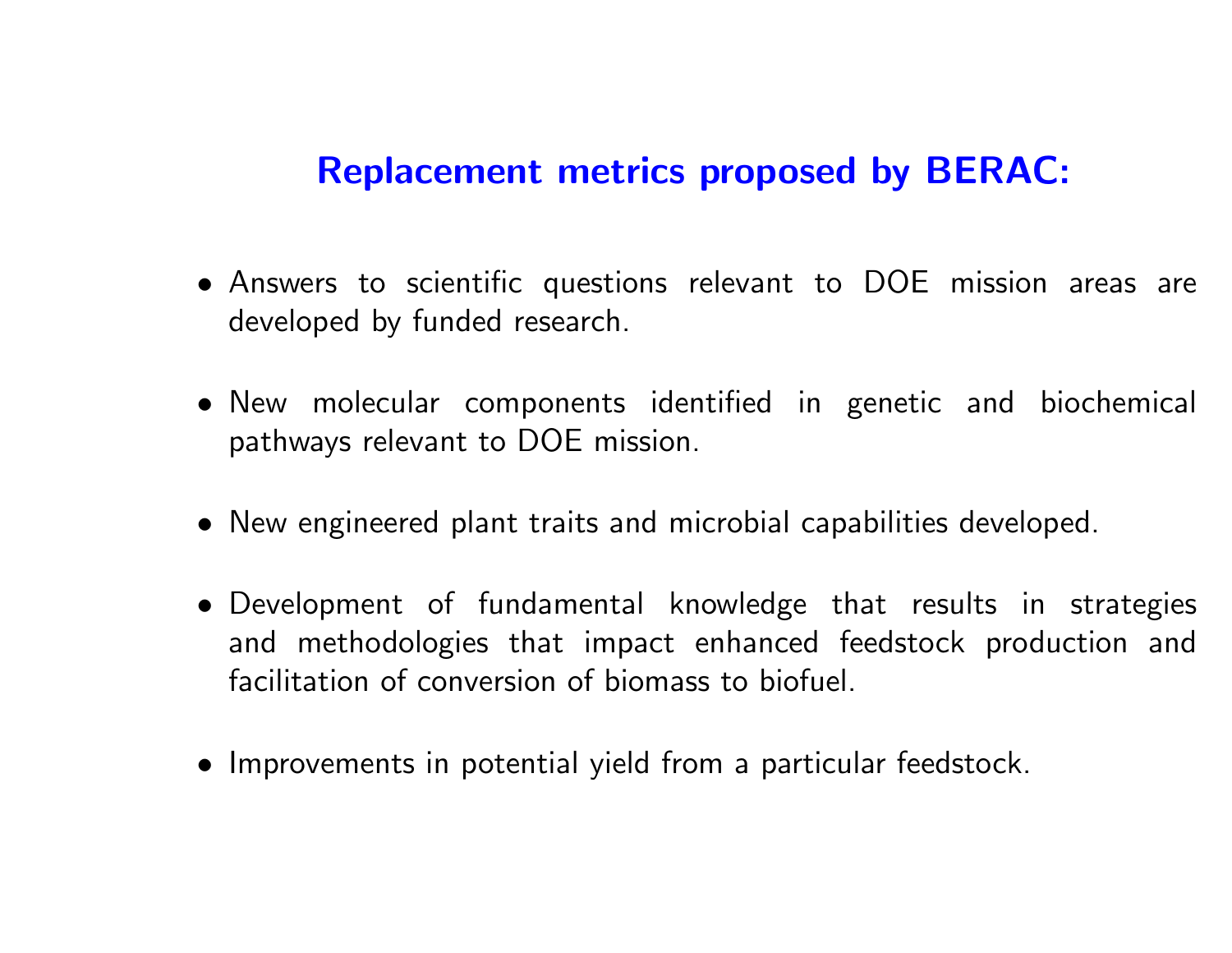- Potential improvements in the efficiency of conversion, as determined by identification and modification of key steps in the conversion.
- Decrease in energy costs required to process feedstock to fermentation substrates.
- Papers published on research supported by this program.
- Patents filed for research supported by this program.